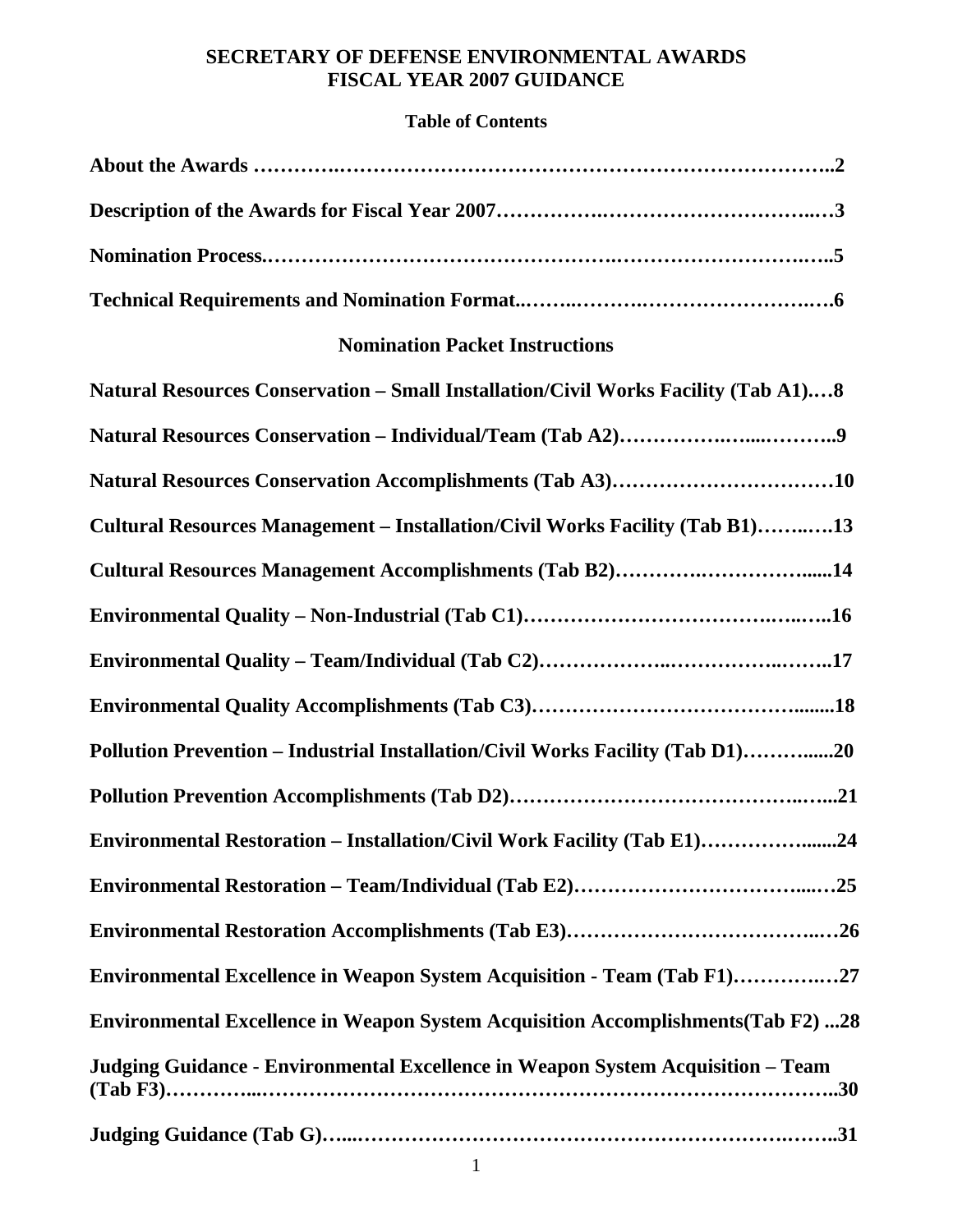#### **About the Awards**

Each year the Secretary of Defense honors installations, teams, and individuals for outstanding work in DoD environmental programs. On February 10, 2000, the Environment, Safety and Occupational Health Policy Board (ESOHPB) approved 17 environmental awards within six categories, including:

- Natural Resources Conservation
- Cultural Resources Management
- Environmental Quality
- Pollution Prevention
- Environmental Restoration
- Environmental Excellence in Weapon System Acquisition

The ESOHPB further: (a) established a two-year cycle for all awards with large/small and nonindustrial/industrial categories, (b) changed the weapon system acquisition award from pollution prevention to environmental excellence, (c) combined recycling with pollution prevention, and (d) added an environmental quality overseas installation category.

Beginning with the Fiscal Year (FY) 2000 awards program, a two-year schedule was established as follows:

| Odd Fiscal Years (e.g. 2007)                              | Even Fiscal Years (e.g. 2008)                         |
|-----------------------------------------------------------|-------------------------------------------------------|
| <b>Installation</b>                                       | <b>Installation</b>                                   |
| <b>Natural Resources Conservation, Small</b><br>$\bullet$ | Natural Resources Conservation, Large                 |
| <b>Cultural Resources Management</b><br>$\bullet$         | <b>Cultural Resources Management</b><br>$\bullet$     |
| <b>Environmental Quality, Non-Industrial</b><br>$\bullet$ | <b>Environmental Quality, Industrial</b><br>$\bullet$ |
| Pollution Prevention, Industrial<br>$\bullet$             | <b>Environmental Quality, Overseas</b>                |
| <b>Environmental Restoration</b>                          | Pollution Prevention, Non-Industrial<br>$\bullet$     |
|                                                           | <b>Environmental Restoration</b>                      |
| <b>Team/Individual</b>                                    | <b>Team/Individual</b>                                |
| <b>Natural Resources Conservation</b><br>$\bullet$        | <b>Cultural Resources Management</b>                  |
| <b>Environmental Quality</b><br>$\bullet$                 | <b>Pollution Prevention</b>                           |
| <b>Environmental Restoration</b>                          |                                                       |
| <b>Team</b>                                               |                                                       |
| Environmental Excellence in Weapon<br>$\bullet$           |                                                       |
| <b>System Acquisition</b>                                 |                                                       |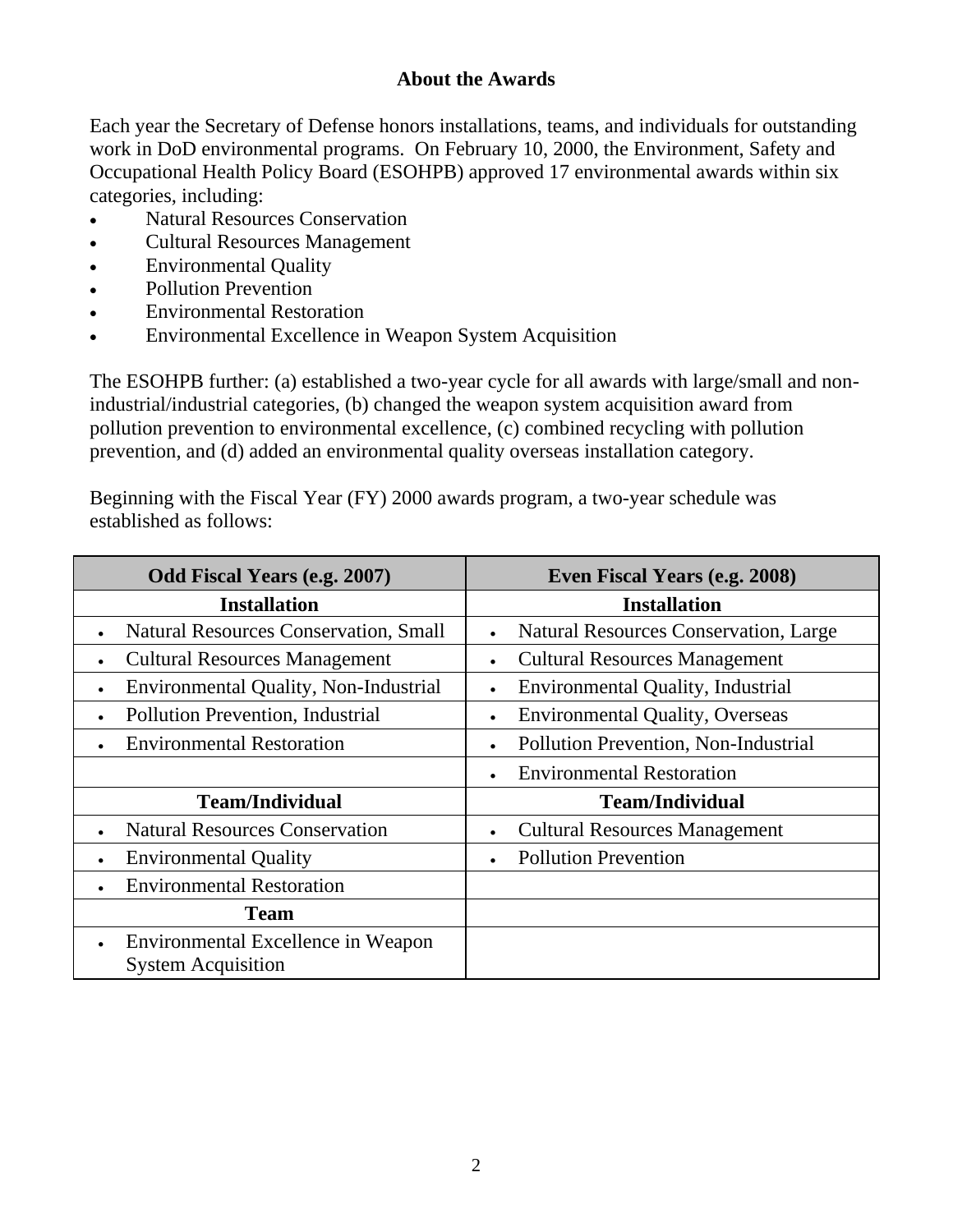#### **Description of Awards for Fiscal Year 2007**

#### **Natural Resources Conservation – Small Installation/Civil Works Facility and Individual Team (Tab A)**

To recognize efforts to promote the conservation of natural resources, including the identification, protection, and restoration of biological resources and habitats; the sound management and use of the land and its resources; and the promotion of the conservation ethic. Environmentally beneficial landscaping is also a factor in this award. Nominations may be from: (a) any level of the Military Departments or Defense Agencies and (b) any U.S. Military active or closing installation/civil works facility worldwide.

#### **Cultural Resources Management – Installation/Civil Works Facility (Tab B)**

To recognize efforts to promote the management of cultural resources, including the identification, protection, and restoration of historical buildings and structures; archaeological sites; Native American tribes and Native Hawaiians sacred objects and sites; curation; and the promotion of the cultural resources conservation ethic. Nominations may be from: (a) any level of the Military Departments or Defense Agencies and (b) any U.S. Military active or closing installation/civil works facility worldwide.

#### **Environmental Quality – Non-industrial Installation/Civil Works Facility and Individual/Team (Tab C)**

To recognize efforts to ensure mission accomplishment and protection of human health through implementation of environmental management systems, pollution prevention, and environmental compliance that promotes sustainability in the areas of environmental planning, waste management, and land, air and water resource protection. Nominations may be from: (a) any level of the Military Departments or Defense Agencies and (b) any U.S. Military active or closing installation/civil works facility.

#### **Pollution Prevention – Industrial Installation/Civil Works Facility (Tab D)**

To recognize efforts to prevent or eliminate pollution at the source, including practices that increase efficiency in the use of raw materials, energy, water, or other resources. Nominations may be from: (a) any level of the Military Departments or Defense Agencies and (b) any U.S. Military active or closing installation/civil works facility worldwide.

#### **Environmental Restoration – Installation/Civil Works Facility and Individual/Team (Tab E)**

To recognize efforts to protect human health and the environment by cleaning up identified DoD sites in a timely, cost-efficient, and responsive manner. Nominations may be from: (a) any level of the Military Departments or Defense Agencies and (b) any U.S. Military active or closing installation/civil works facility within the 50 United States and U.S. Territories.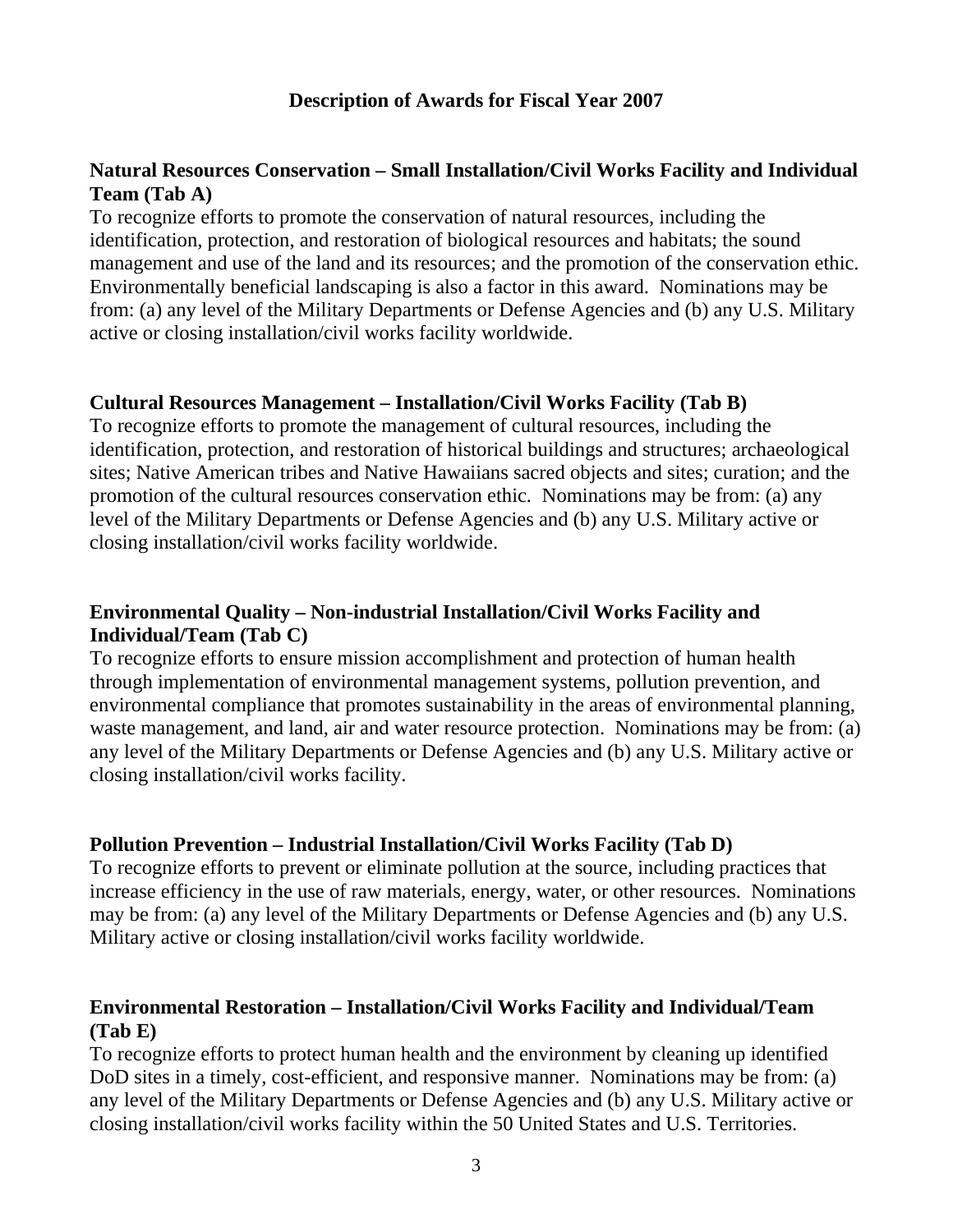#### **Environmental Excellence in Weapon System Acquisition – Team (Tab F)**

To recognize efforts to incorporate environmental, safety, and occupational health requirements into the weapon system acquisition program's decision-making process. Nominations may be from any level of the Military Departments or Defense Agencies. Presented to a team, consisting of two or more persons, working within the weapon system acquisition community from any level of the Military Departments or Defense Agencies. One or more, but not all, of the members of the team may be contractor employees; the other team members must be DoD civilian employees or members of the U.S. Armed Forces.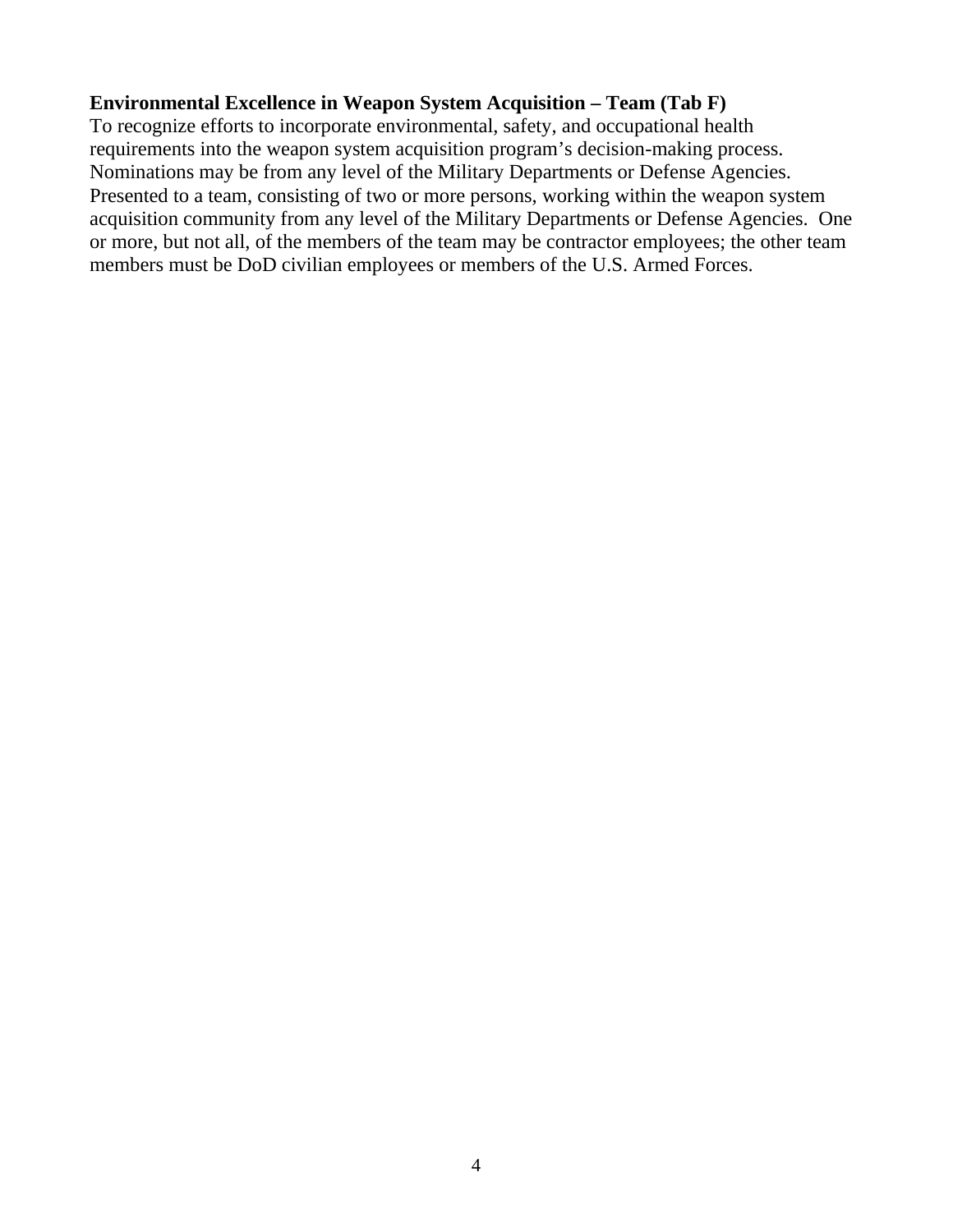#### **Nomination Process**

Each Military Service (through its Military Department) and Defense Agency may submit one nomination for each of the nine awards identified above to the Deputy Under Secretary of Defense (Installations and Environment) (DUSD (I&E)).

Installations, individuals, and teams that previously won the Secretary of Defense Environmental Award for a given category are ineligible to compete within the same category using the same accomplishments for any subsequent submission. New accomplishments within the same categories, subject to the stated achievement period, are acceptable.

Nominating Military Services or Defense Agencies are responsible to clear nominations for public release. Nominating Military Services or Defense Agencies shall submit nomination packages electronically in pdf format via: (a) email to robert.furlong@osd.mil, or (b) on a compressed disk (CD) along with a Military Department or Defense Agency nomination memorandum to the DUSD (I&E). DUSD (I&E) will upload all nominations on the Defense Environmental Network and Information Exchange (DENIX) website for on-line viewing by the judges and subsequent viewing by the public. It is the responsibility of the nominating Military Services and Defense Agencies to ensure that the judges receive a clean copy of the nomination packages that they can easily download in a timely manner.

Upon receipt of the nomination packet, a panel of judges from government, non-governmental organizations, academia, and the private sector will evaluate the nominations on five key criteria, as described in Tab G:

- 1. Program Management
- 2. Technical Merit
- 3. Orientation to Mission
- 4. Transferability
- 5. Stakeholder Interaction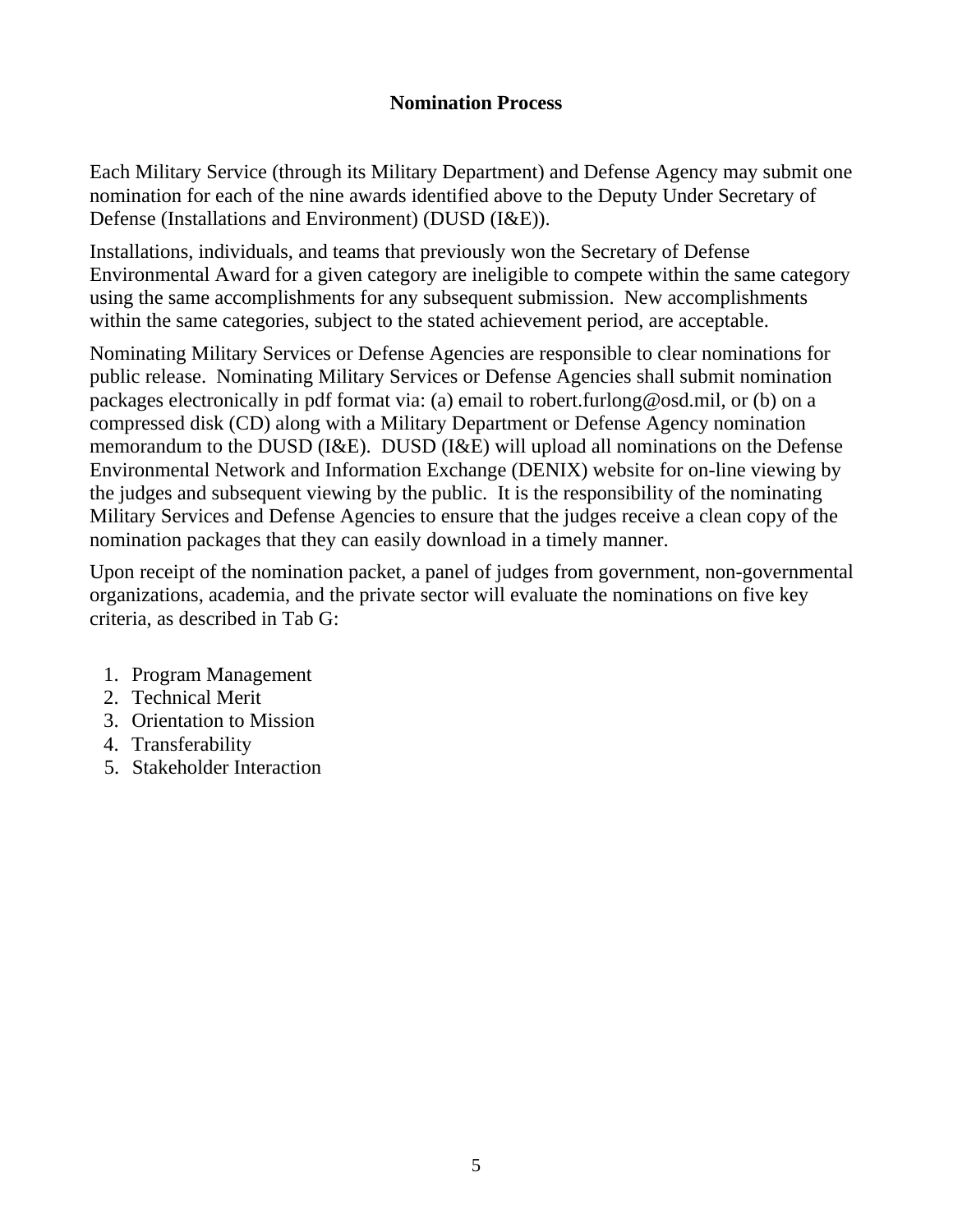### **Technical Requirements and Nomination Format**

The achievement period for the Fiscal Year 2007 Secretary of Defense Environmental Awards is the previous two fiscal years, inclusive of the award year. Nominations packets must be submitted using the format and guidelines prescribed in this document. The nominations package shall contain the following components as described below for each installation/individual/team:

- 1. U.S. Environmental Protection Agency (EPA) Environmental Compliance History Online (ECHO) Report printout, DoD Component environmental violation summary, and an explanation of violations with documentation.
- 2. Summary Page (1 page)
- 3. Narrative (7 pages or less, including a summary narrative page suitable for use in a brochure)
- 4. At least six four-by-six-inch photos in jpeg or tif electronic format with a minimum resolution of 300 dots per inch (dpi). Each photo must be accompanied by a three-sentence caption (not imbedded in the photo) in a Microsoft Word format that illustrates the nominee's performance in the submitted award category, suitable for use in a brochure.
- 5. A high quality 300 dpi photo of the nominee's activity logo.

#### **ECHO Report/Component Environmental Violation Summary**

Each installation in the U.S. or its territories shall submit the latest available Detailed Facility Report from the ECHO database (http://www.epa.gov/echo/). Installations with High Priority Violations (HPV) or Significant Non-Compliance (SNC) during the 2007 achievement period will be ineligible to compete in any category of the Secretary of Defense Environmental Awards, unless the installation can prove (with supporting documentation), that its inclusion in the ECHO report is erroneous. Prior to submitting nomination packages to DUSD (I&E), DoD Components shall screen nominees against the ECHO report as well as their own internal reporting on environmental violations at each of the installations nominated. Individuals/teams from installations with HPV or SNC remain eligible, providing the HPV or SNC is not relevant to the prospective individual/team award category.

#### **Summary Page**

Each nomination packet shall include a summary page with the following information:

- 1. Award category
- 2. Name of nominated person(s) and/or installation
- 3. Nominee(s) title (if individual/team award)
- 4. Nominee(s) phone number (commercial and DSN)
- 5. Nominee(s) e-mail address
- 6. Nominating individual
- 7. Nominating individual's email address
- 8. Nominating individual's phone number (commercial and DSN)
- 9. Shipping address (appropriate for receipt of trophy)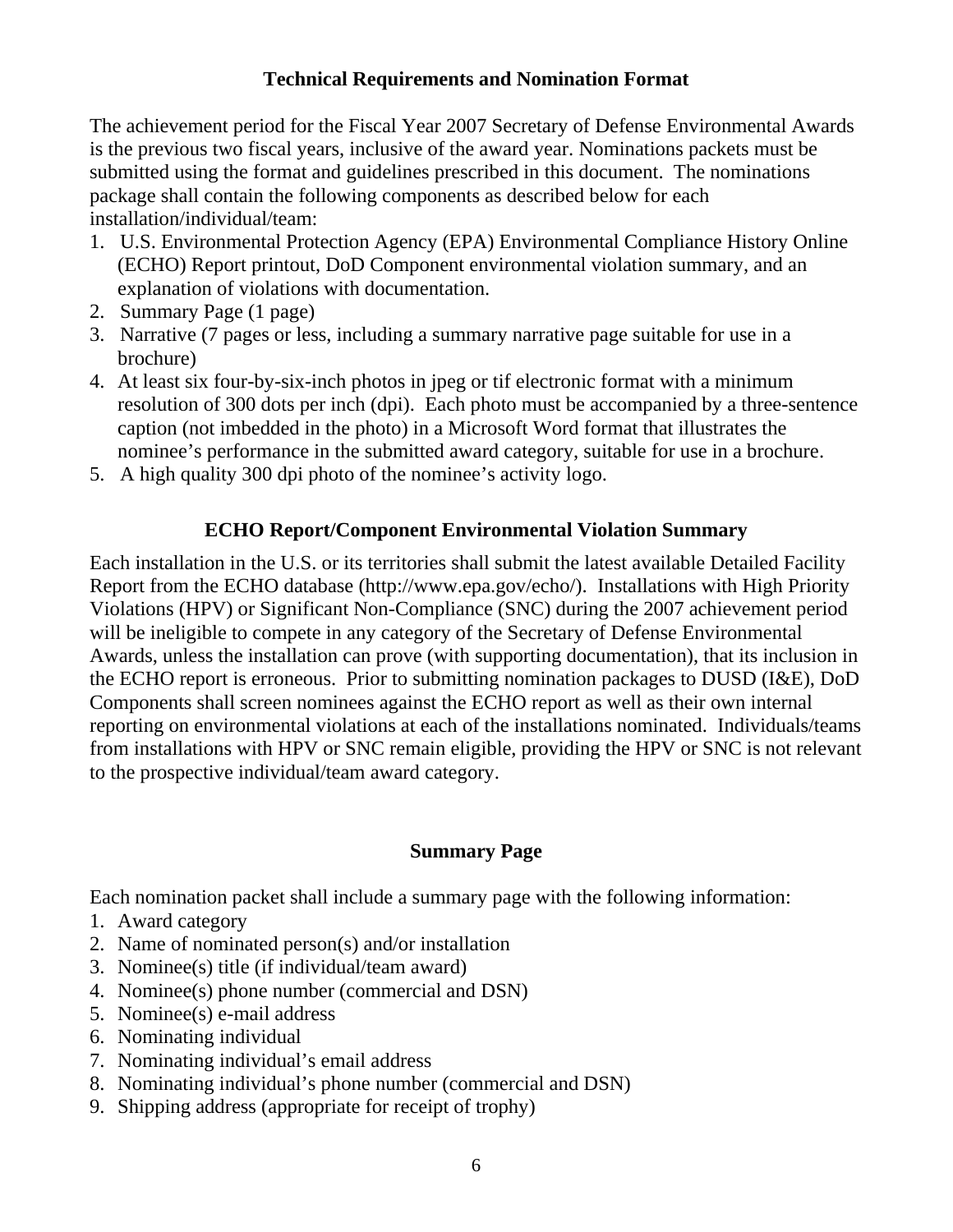#### **Narrative**

Nominations shall be concise and to the point in narrative style, and include responses to the applicable items listed in the desired award category, as described in Tabs A-F. Each nomination shall consist of single-spaced text (12-point font) and may use graphics, e.g., tables, charts, diagrams, photographs, maps, to clarify accomplishments, but not videos or music. Graphic fonts, including photograph descriptions, should be no smaller than 10 point. The total text and graphics of the award narrative shall consist of no more than seven (7) single-sided 8 ½" X 11" pages when printed, including cover pages. Nomination packages shall clearly address the five major judging criteria: program management, technical merit, orientation to mission, transferability, and stakeholder interaction. The narrative shall also contain a crisply written one-page narrative summary, with supporting photographs, of the achievements of the nominee, using quantitative examples, suitable for use in the awards ceremony brochure.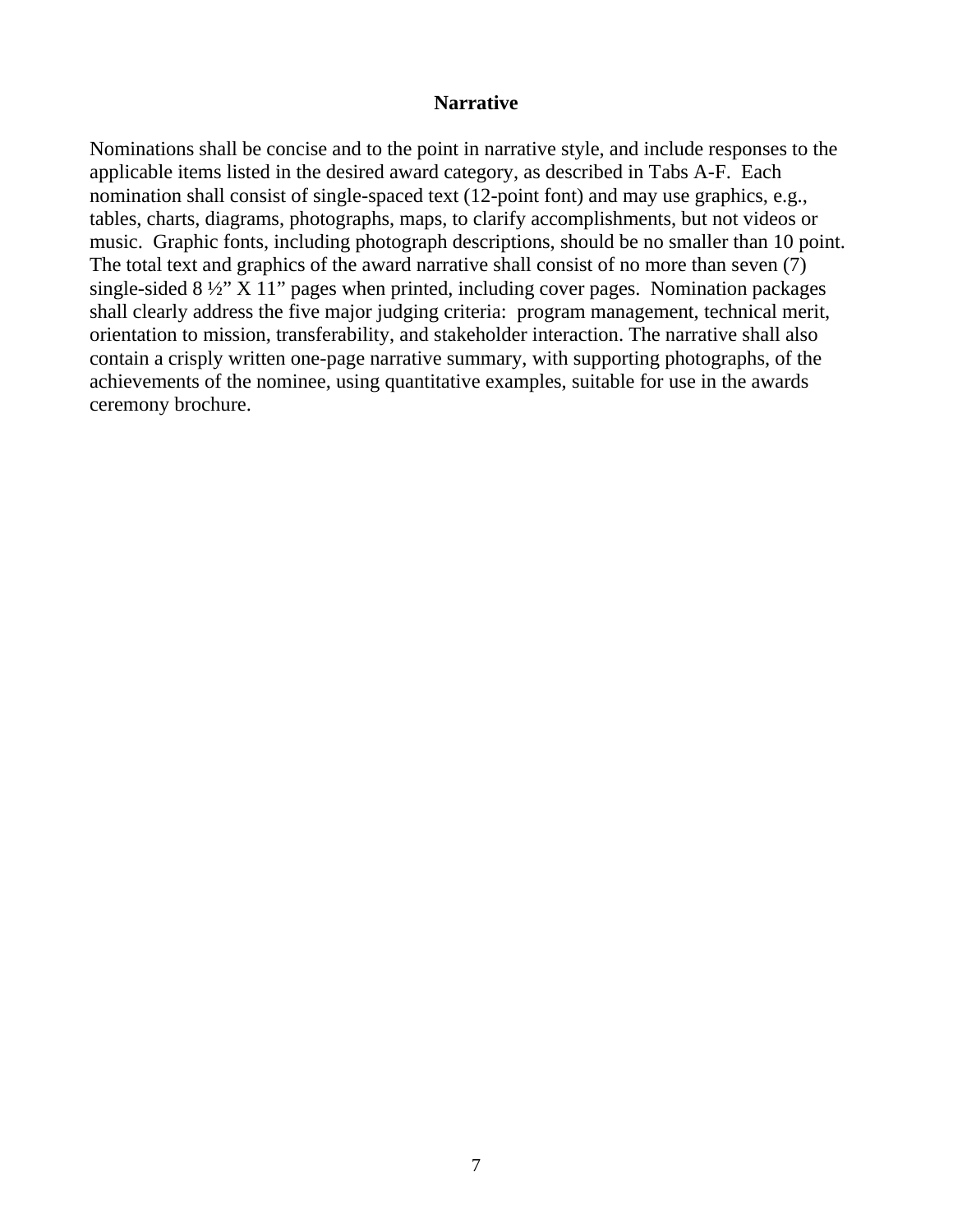#### **Tab A1**

# **Secretary of Defense Environmental Award Category Natural Resources Conservation – Small Installation/Civil Works Facility**

**Installation:** Presented to small installations or civil works facilities with 10,000 acres or less total acreage and can include leased, military-owned, or administered outlying ranges or training practice areas. The winner will receive a trophy and a Secretary of Defense certificate. Honorable mentions will each receive a plaque and a Secretary of Defense certificate.

**Introduction:** Describe the mission, approximate civilian and military population (unless classified), and total acreage of the nominee. To be eligible for natural/cultural resources awards, installations or civil works facility must have an approved Integrated Natural Resources Management Plan (INRMP). List the total acres under the nominee's INRMP, followed by a description of the component acreage under the natural resources management program, e.g., improved, semi-improved, and unimproved acreage; acres of managed forests, wildlife, grazing, agriculture, unique natural areas, lakes, or wetlands; miles of streams or coastline; and acres available for hunting, fishing, and other outdoor recreation. List significant natural features of the nominee, such as geological, botanical, and archaeological assets.

**Background:** Provide the dates of preparation and revision of the nominee's INRMP as well as the date of last INRMP review with state and federal regulatory agencies. List the cooperative agreements that support the INRMP and their dates of preparation and revision. Describe the organization and staffing of the nominee's natural resources management program and progress made to incorporate requirements identified in the INRMP into the nominee's environmental management system. Describe any committees or boards that influence the nominee's natural resources management program.

**Program Summary:** Describe the most outstanding features of the natural resources program during the achievement period. Describe the objectives of the INRMP and the degree of attainment of each objective during that period.

**Accomplishments:** Describe the most outstanding accomplishments of the achievement period. Examples of accomplishments can be found at Tab A3.

**Judging Process:** The judges will evaluate nominations based on the following criteria (see Tab G for further detail):

- 1. How well the nominee managed the program.
- 2. The program's technical merits.
- 3. How well the program supported the military readiness/civil works mission.
- 4. How effectively the nominee disseminated lessons learned to others.
- 5. The nominee's success in involving base personnel, residents, and the local community in the program.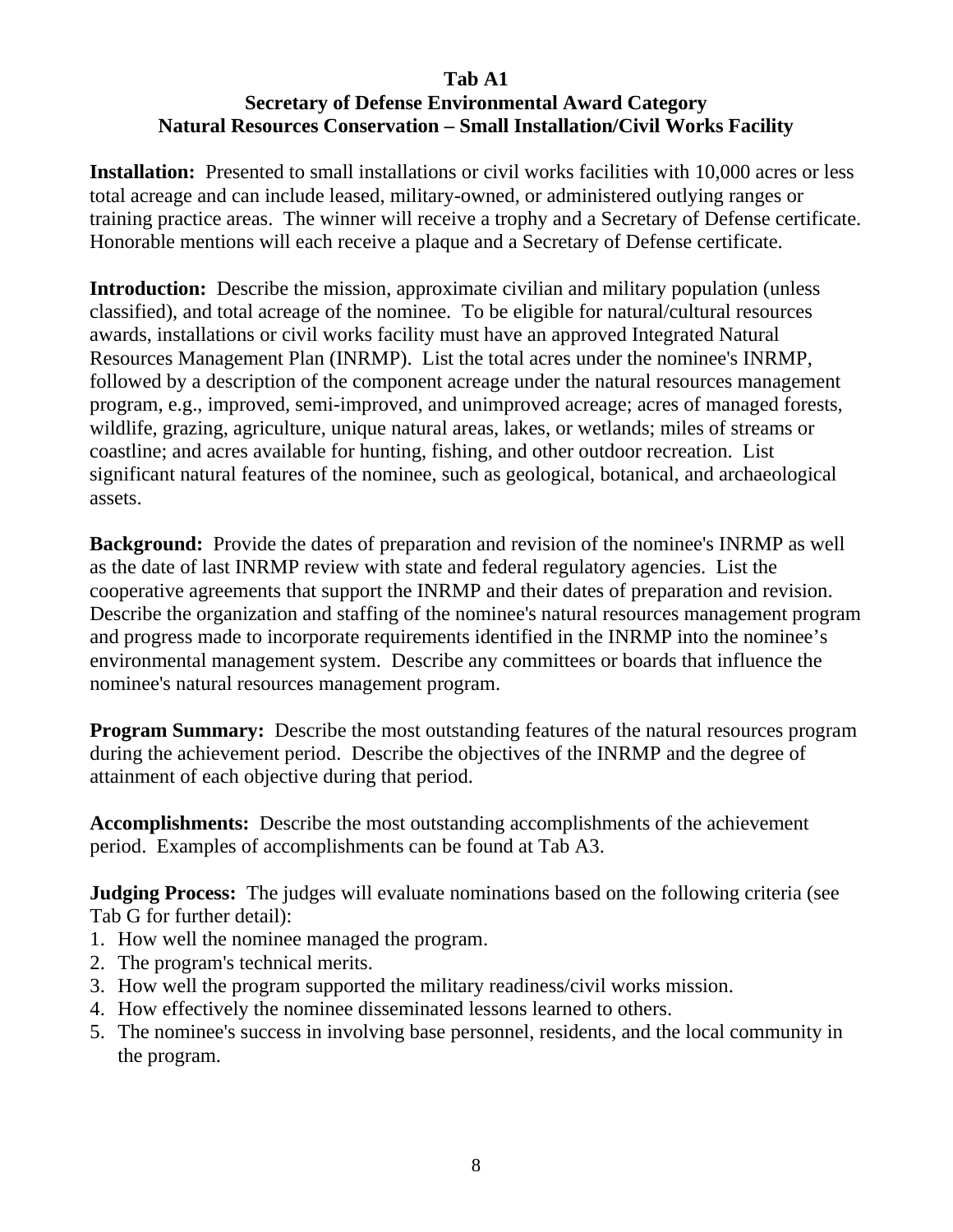### **Tab A2**

# **Secretary of Defense Environmental Award Category Natural Resource Conservation – Individual/Team**

**Individual or Team:** Presented to any person or team consisting of two or more persons who have made a significant and lasting contribution to natural resources conservation. If nominated for an individual award, the nominee must be a DoD civilian employee or a member of the U.S. Armed Forces. If nominated for a team award, one or more, but not all, of the members of the team may be contractor employees; the other team members must be DoD civilian employees or members of the U.S. Armed Forces. The winner will receive a plaque and a Secretary of Defense certificate. Honorable mentions will receive a Secretary of Defense certificate.

**Background:** List the individual's or each team member's, name, title or position, and employing organization.

**Position Description:** Provide a summary of the nominee's major routine duties and responsibilities during the achievement period.

**Awards and Services:** List and describe awards and other special natural resources conservation recognition given to the nominee during the preceding two fiscal years, inclusive of the award fiscal year. Describe related professional achievements, including community service work, and participation in professional organizations.

**Accomplishments:** Describe the most outstanding accomplishments of the nominee during the achievement period. Examples of accomplishments can be found at Tab A3.

**Judging Process:** The judges will evaluate nominations based on the following criteria (see Tab G for further detail):

- 1. How well the nominee(s) managed the program.
- 2. The program's technical merits.
- 3. How well the program supported military readiness.
- 4. How effectively the nominee disseminated lessons learned to others.
- 5. The nominee's success in involving base personnel, residents, and the local community in the program.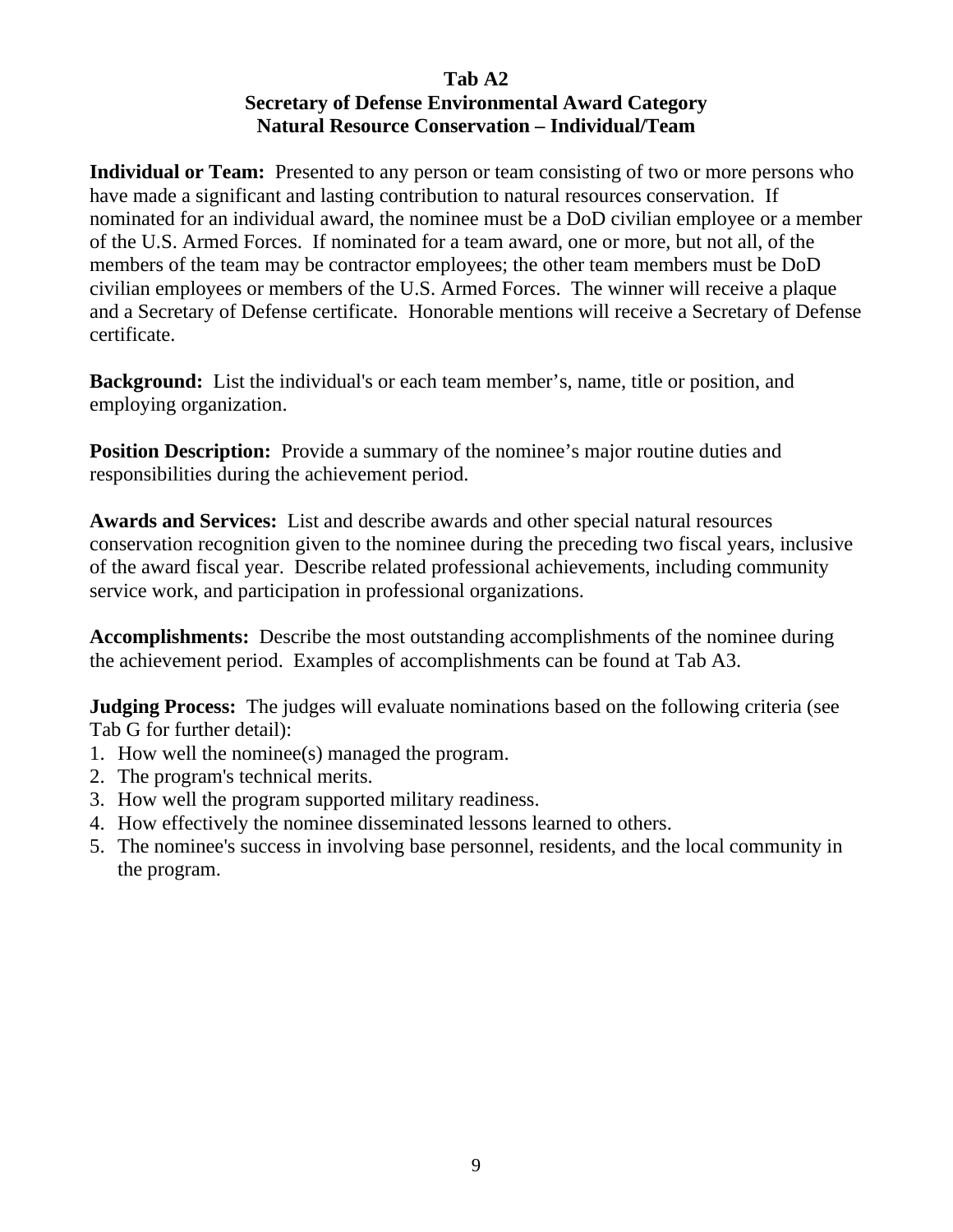#### **Tab A3 Natural Resources Conservation Accomplishments**

## **Overall Natural Resources Conservation Management**

- 1. Multiple-use coordination of forestry, land use management, outdoor recreation, wildlife, aesthetics, and threatened and endangered species habitat with the military/civil works mission and other operations.
- 2. Improvements in planning, programming, and budgeting, including innovative cost reduction initiatives, to support the conservation program.
- 3. Use of alternative management approaches, technologies, and staffing to enhance the conservation program.
- 4. Status of the INRMP implementation.
- 5. Application of principles and guidelines of ecosystem management in a regional planning context, to include consideration of economic, social, and environmental factors.

### **Mission Enhancement**

How accomplishments and improvements in the natural resources management program have enhanced the ability of the nominee to carry out its military/civil works mission.

### **Land Use Management**

- 1. Erosion control and other water quality protection.
- 2. Water conservation.
- 3. Agricultural land management, including prime and unique farmland protection, and outleasing programs.
- 4. Natural resources improvements and benefits due to agricultural outleases.
- 5. Environmentally beneficial landscaping and native plant conservation/use, emphasizing those that reduce long-term maintenance costs.
- 6. Coordination and cooperation with U.S. Department of Agriculture Natural Resources Conservation Service, County Agricultural Extension Service, and/or other land management agencies.

### **Forest Management**

- 1. Reforestation.
- 2. Timber-stand improvements.
- 3. Use of prescribed burning.
- 4. Establishment and protection of unique forest areas.
- 5. Cooperative efforts with U.S. Forest Service, state foresters, and similar groups or agencies.
- 6. Commercial forestry programs.

### **Fish and Wildlife**

- 1. Health of species and habitats.
- 2. Protection of federal and state listed threatened and endangered species and their habitats.
- 3. Game and non-game fish and wildlife habitat improvements.
- 4. Reintroductions and stockings of native species.
- 5. Degree of access and use of hunting and fishing opportunities by the nominee's personnel and the general public.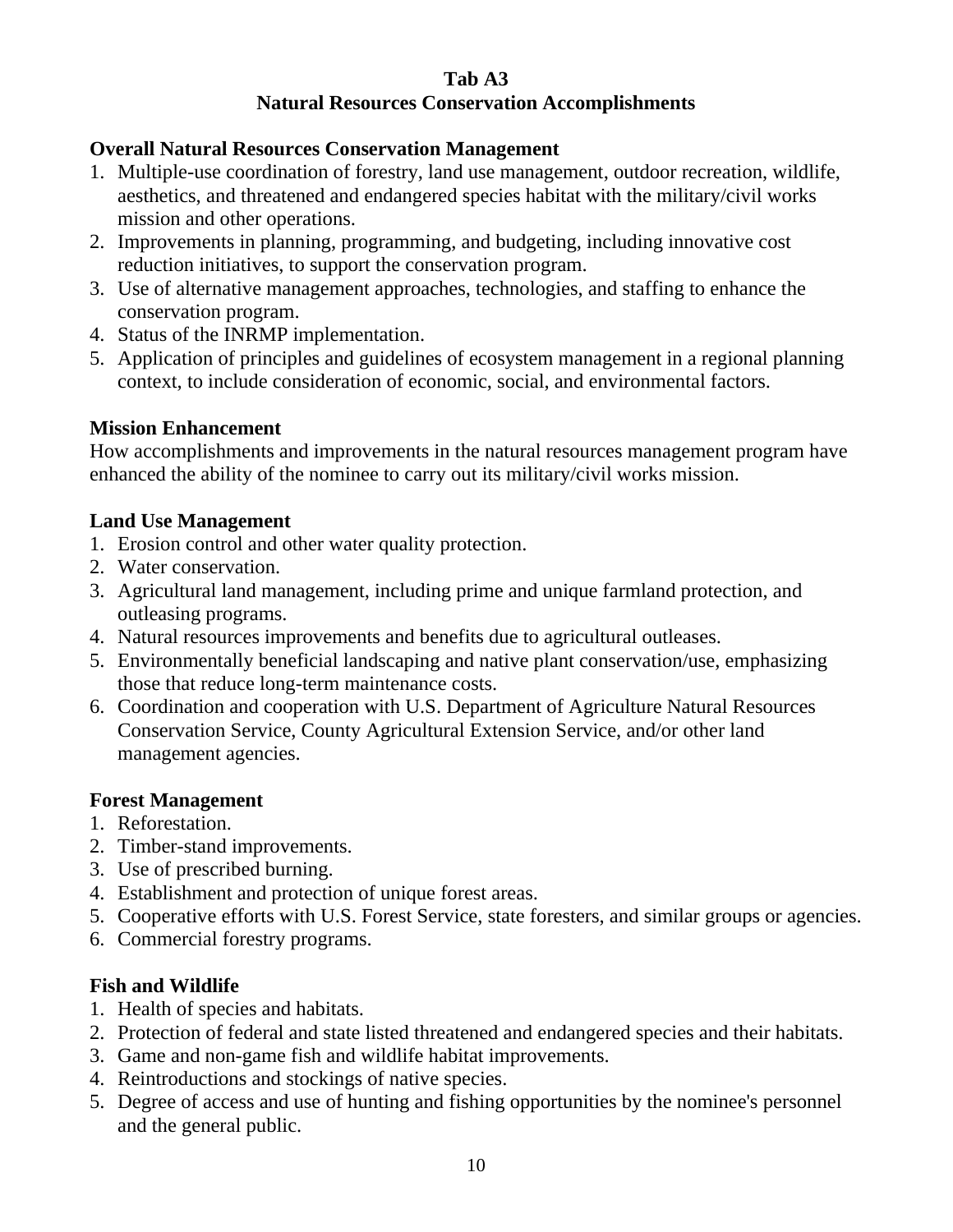- 6. Improvements in permitting programs; fee schedule for hunting, fishing, or other opportunities.
- 7. Identification and protection of significant wildlife resources.
- 8. Protection and enhancement of bio-diverse ecosystems.
- 9. Protection or enhancement of migratory bird habitat and flyways.
- 10.Coordination and cooperation with U.S. Fish and Wildlife Service, and state fish and wildlife agencies, including annual program reviews of effectiveness of INRMP implementation.
- 11.Coordination with state wildlife conservation plans.

#### **Other Natural Resources**

- 1. Camping, birdwatching, and trails (nature, hiking, and watchable wildlife).
- 2. Off-road vehicle use and control.
- 3. Permit program.
- 4. Estimated number of users; both general public and DoD personnel.
- 5. Cooperation and coordination with federal, state, and local outdoor recreation agencies.
- 6. Provisions for disabled access.
- 7. Native pollinator conservation/enhancement.
- 8. Research, development, and demonstration/validation activities.

### **Invasive Species Control and Pest Management**

- 1. Applications of integrated pest management that support and improve the nominee's natural resources management program, especially procedures that reduce required pesticide applications.
- 2. Efforts to control nuisance and nonnative invasive species and preventing invasion and/or rapid detection and immediate control of invasive species that adversely impact mission training capabilities and nominee's natural resources.
- 3. Scouting, public school classes, and other group activities related to natural resources conservation.

### **Conservation Education (on and off nominee's property)**

- 1. Natural resources management regulations and enforcement program.
- 2. Gun and water safety, woodsmanship, camping, and outdoor ethics programs.
- 3. Scouting, public school classes, and other group activities related to natural resources conservation.

### **Community Relations**

- 1. Public awareness programs and involvement in natural resources conservation programs on and off the nominee's property.
- 2. Affiliation of the nominee's personnel with civic and private natural resources conservation organizations and academic institutions.
- 3. Cooperation with federal, state, local, and private natural resources conservation organizations and academic institutions.
- 4. Volunteer and partnership programs, e.g., level of participation, benefits to the nominee.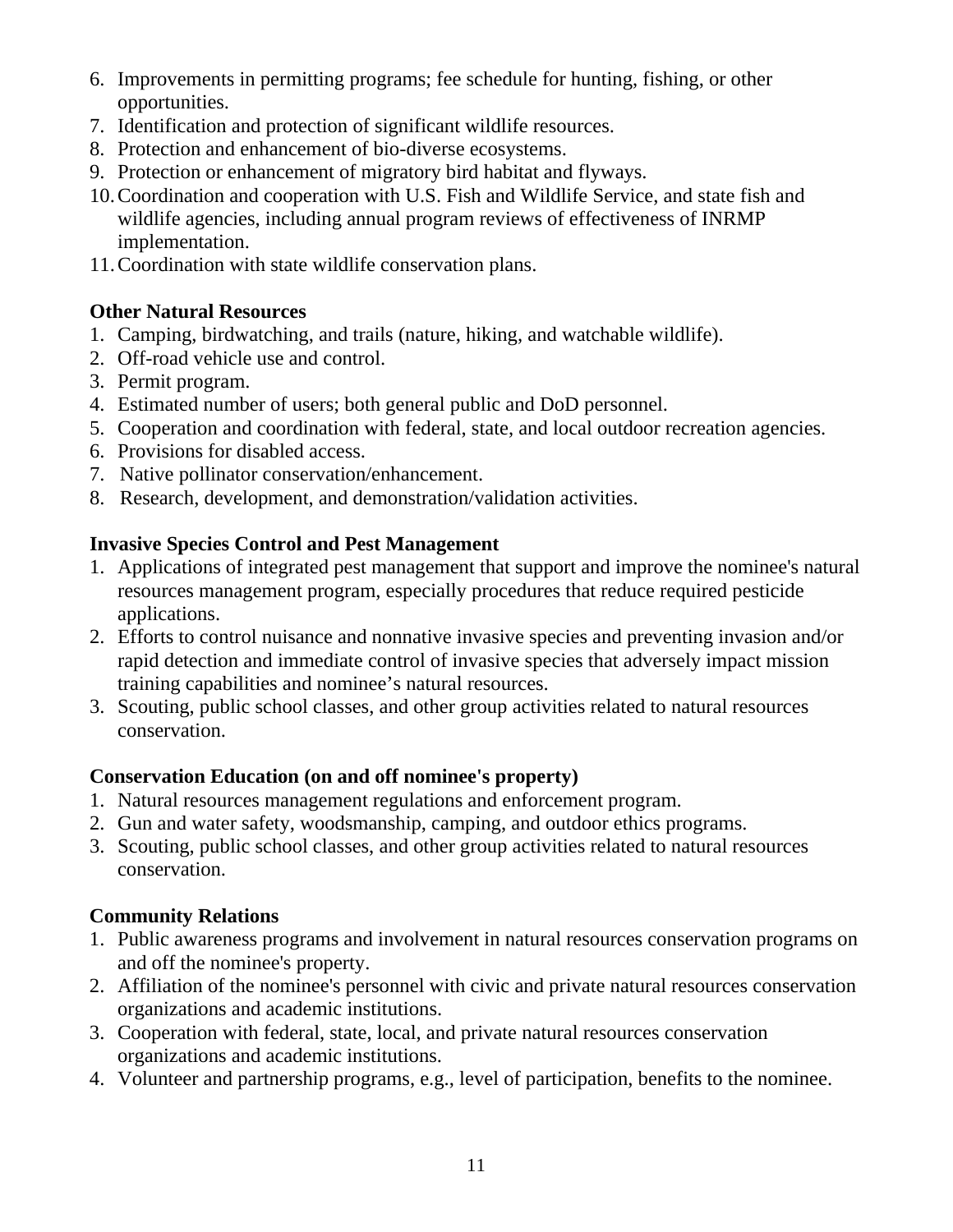# **Environmental Enhancement**

How accomplishments and improvements in the natural resources management program have improved the quality of life for the nominee's personnel and for surrounding communities.

#### **Natural Resources Compliance Program**

- 1. Interaction with regulators, inspectors, and auditors, including any open biological opinions or court actions.
- 2. Budget data to illustrate adequate funding is budgeted and received.
- 3. Natural resources damage assessment efforts.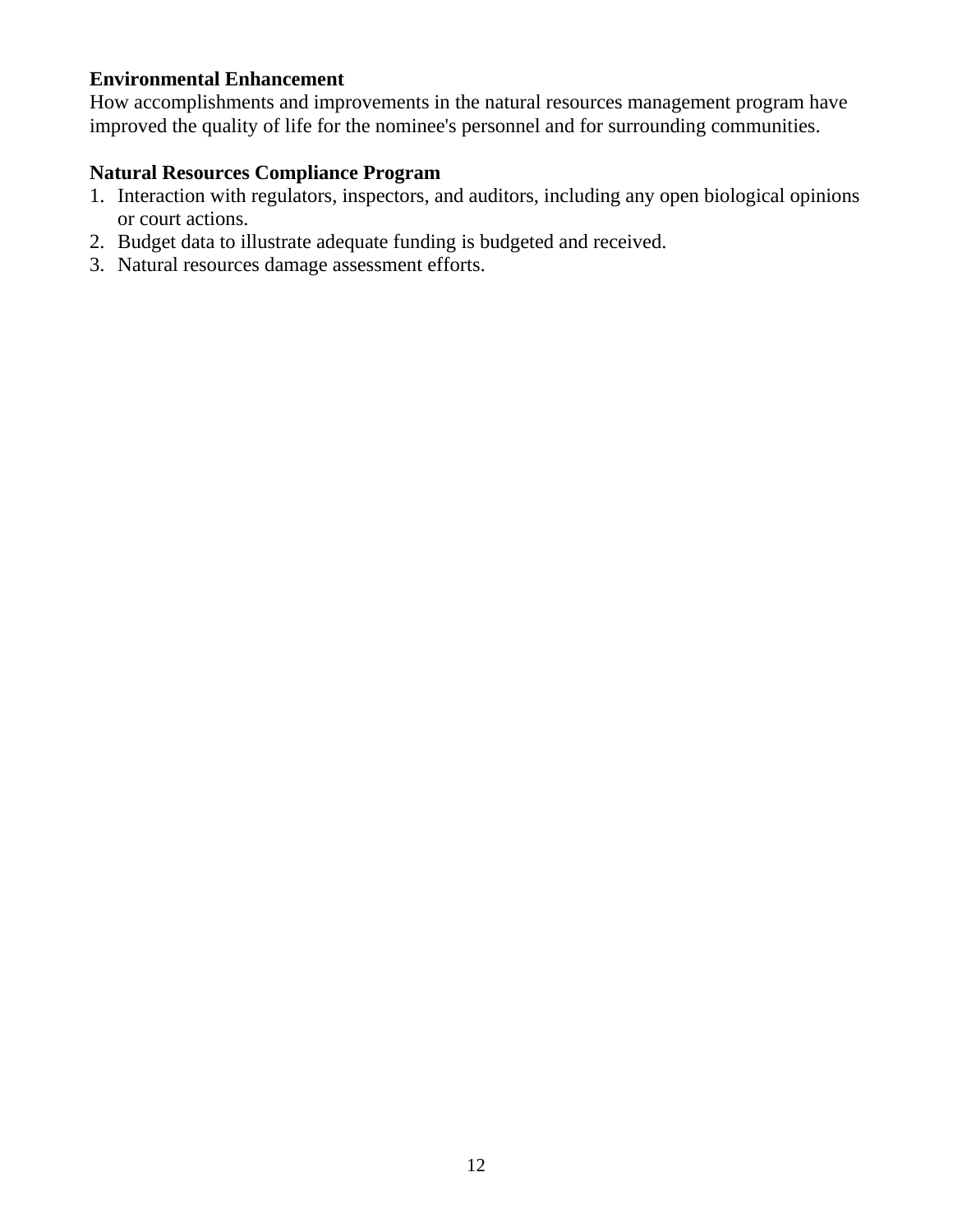#### **Tab B1**

# **Secretary of Defense Environmental Award Category Cultural Resources Management – Installation/Civil Works Facility**

**Installation:** Presented to an installation or civil works facility that has made a significant and lasting contribution to cultural resources management. The type or size of installation or civil works facility does not matter in this award category. The winner will receive a trophy and a Secretary of Defense certificate. Honorable mentions will receive a plaque and a Secretary of Defense certificate.

**Introduction:** Describe the mission, approximate civilian and military population (unless classified), and total acreage of the nominee. List the total acres covered by the nominee's integrated cultural resources management plan. Summarize the historical context of the nominee. Summarize the types of historical or cultural resources managed by the nominee.

**Background:** To be eligible for cultural resources awards, installations or civil works facilities must have an approved Integrated Cultural Resources Management Plan (ICRMP). Provide the dates of preparation or revision of the nominee's ICRMP, describe major resource features, and National Register status. List any programmatic agreements, significant memoranda of agreement, programmatic alternatives, and/or comprehensive agreements developed between the nominee and governmental or other organizations; their dates of preparation or revision; and explain the overall benefit of any such agreements on the installation's cultural resource management program. Describe the organization and staffing of the nominee's cultural resources management program. Describe any committees or boards that influence the nominee's cultural resources management program.

**Program Summary:** Describe the most outstanding program features of the achievement period. Describe the objectives of the integrated cultural resources management plan and the degree of attainment of each objective during that period.

**Accomplishments:** Describe the most outstanding accomplishments of the achievement period. Examples of accomplishments can be found at Tab B2.

**Judging Process:** The judges will evaluate nominations based on the following criteria (see Tab G for further detail):

- 1. How well the nominee managed the program.
- 2. The program's technical merits.
- 3. How well the program supported the military readiness/civil works mission.
- 4. How effectively the nominee disseminated lessons learned to others.
- 5. The nominee's success in involving base personnel, residents, and the local community in the program.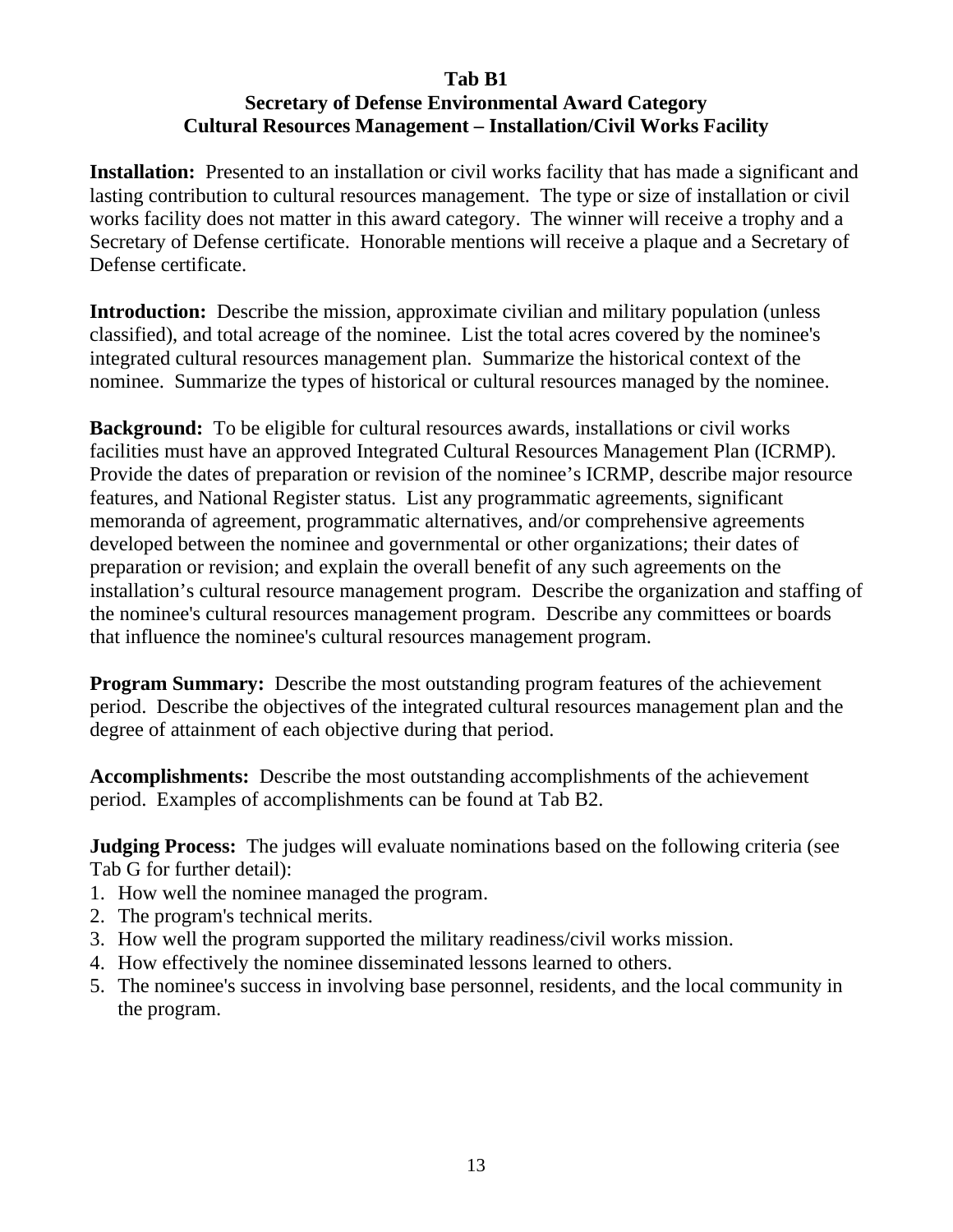# **Tab B2**

### **Cultural Resources Management Accomplishments**

# **Overall Cultural Resources Management**

- 1. Improvements in planning, programming, and budgeting, including innovative cost reduction initiatives to support cultural resources management.
- 2. Coordination of cultural resources management with mission operations, real property asset management, range sustainment, and general operations such as construction, building maintenance, and repair.
- 3. Use of alternative management approaches, techniques, and staffing to enhance the program.
- 4. Status of ICRMP, inventory status (archaeological resources, historic buildings), and status of National Register eligibility evaluations.
- 5. Use of other available programs to support cultural resources (e.g. Environmental Security Technology Certification Program, Legacy, conservation easement authorities, etc).

### **Historic Buildings and Structures**

- 1. Use of the asset to support mission needs (including adaptive reuse).
- 2. Maintenance and repair (including cost effective measures).
- 3. Rehabilitation (including economic analysis).
- 4. Tax credits (leased and privatized properties).
- 5. Resources inventoried and/or evaluated for National Register eligibility.
- 6. Accuracy of the historical status in the real property inventory.

### **Archaeological Resources**

- 1. Sites inventoried and/or evaluated for National Register nomination.
- 2. Site protection/compliance enforcement.
- 3. Data recovery efforts.
- 4. Public interpretation efforts.
- 5. Research initiatives and scientific contributions.
- 6. Artifact recovery versus in situ protection.

### **Native American Program**

- 1. Established Consultation Program.
- 2. Cultural items.
- 3. Protection of sacred sites.
- 4. Natural resources uses (including subsistence and ceremonial).
- 5. Access provisions.
- 6. Inventory and repatriation efforts completed or in the process of being completed for all Native American Grave Protection and Repatriation Act cultural sites.

#### **Curation**

- 1. Curation facility provisions.
- 2. Agreements with others to curate collections.
- 3. Collection status as required by 36 CFR 79.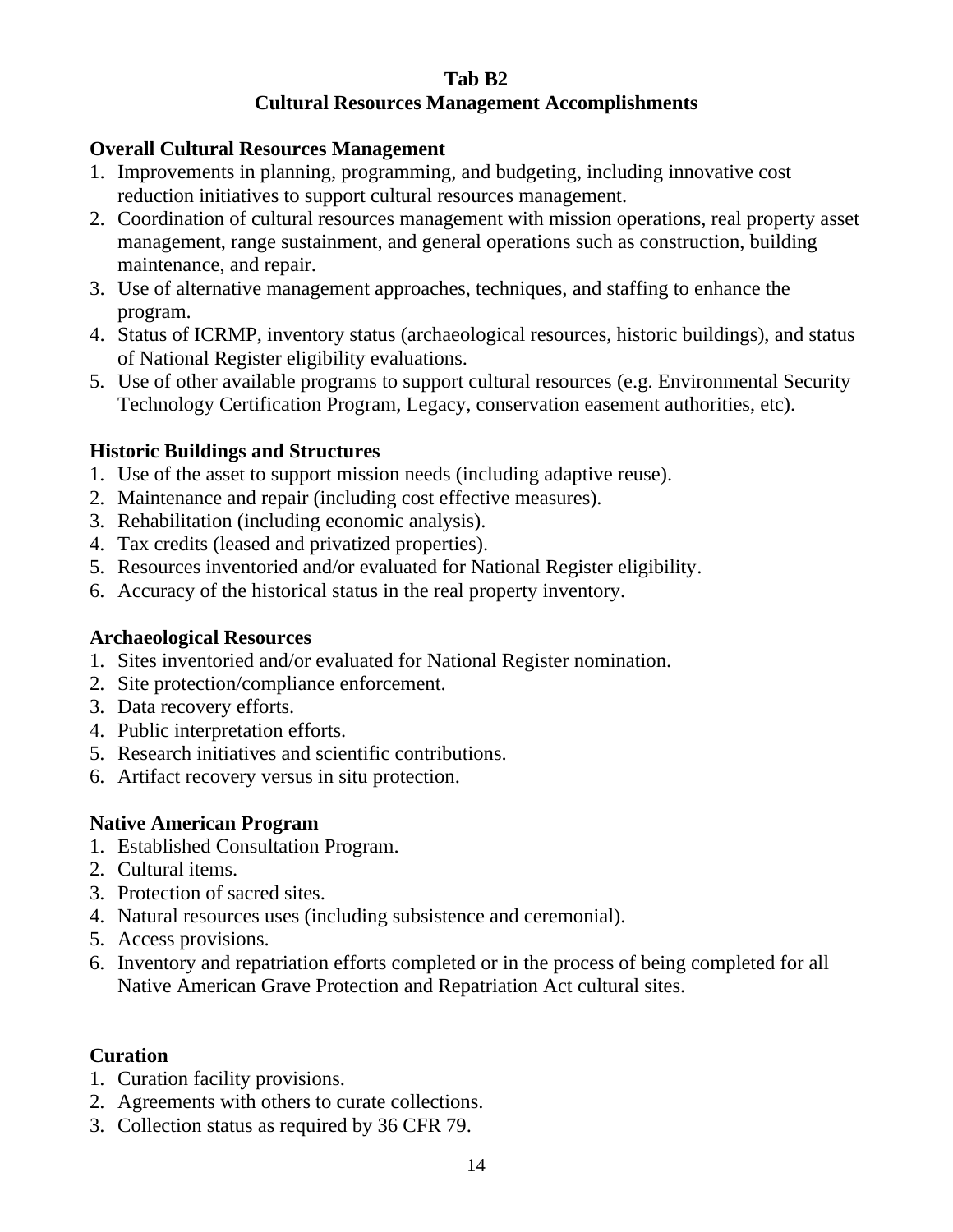- 4. Ongoing efforts to improve management in accordance with 36 CFR 79.
- 5. Availability of collections to researchers and interested public.

#### **Cultural Resources Awareness and Education (on and off nominee property)**

- 1. Awareness programs for the nominee's military and civilian personnel.
- 2. Scouting, public school classes, and other group activities related to cultural resources conservation.
- 3. Contributions to educational programs at academic institutions.

### **Community Relations**

- 1. Public interpretation of cultural resource assets
- 2. Public awareness programs and involvement in cultural resources preservation efforts on and off the nominee's property.
- 3. Affiliation of the nominee's personnel with civic and private cultural resource conservation organizations and academic institutions.
- 4. Cooperation with federal, state, tribal, local, and private cultural resources conservation organizations and academic institutions.
- 5. Volunteer and partnership programs, e.g. level of participation, benefits to the nominee.
- 6. Involvement/efforts related to Preserve America, Executive Order (E.O.) 13287.

#### **Environmental Enhancement**

How accomplishments and improvements in the cultural resources management program have improved the quality of life of the nominee's personnel and of surrounding communities.

### **Mission Enhancement**

How accomplishments and improvements in the cultural resources management program have enhanced the ability of the nominee to carry out its military/civil works mission.

### **Cultural Resources Compliance**

- 1. Interaction with National Park Service, state historic preservation offices, Advisory Council on Historic Preservation, Native American tribes, and community groups, as appropriate.
- 2. Budget data to illustrate adequate funding is budgeted and received.
- 3. Enforcement of requirements for consultations prior to initiating actions with effects on cultural resources.
- 4. Enforcement of legal protections.
- 5. Examples of success in managing significant or complex cultural resources compliance issues. If applicable, include the use of any National Historic Preservation Act program alternatives, such as DOD-wide or service specific Program Comments.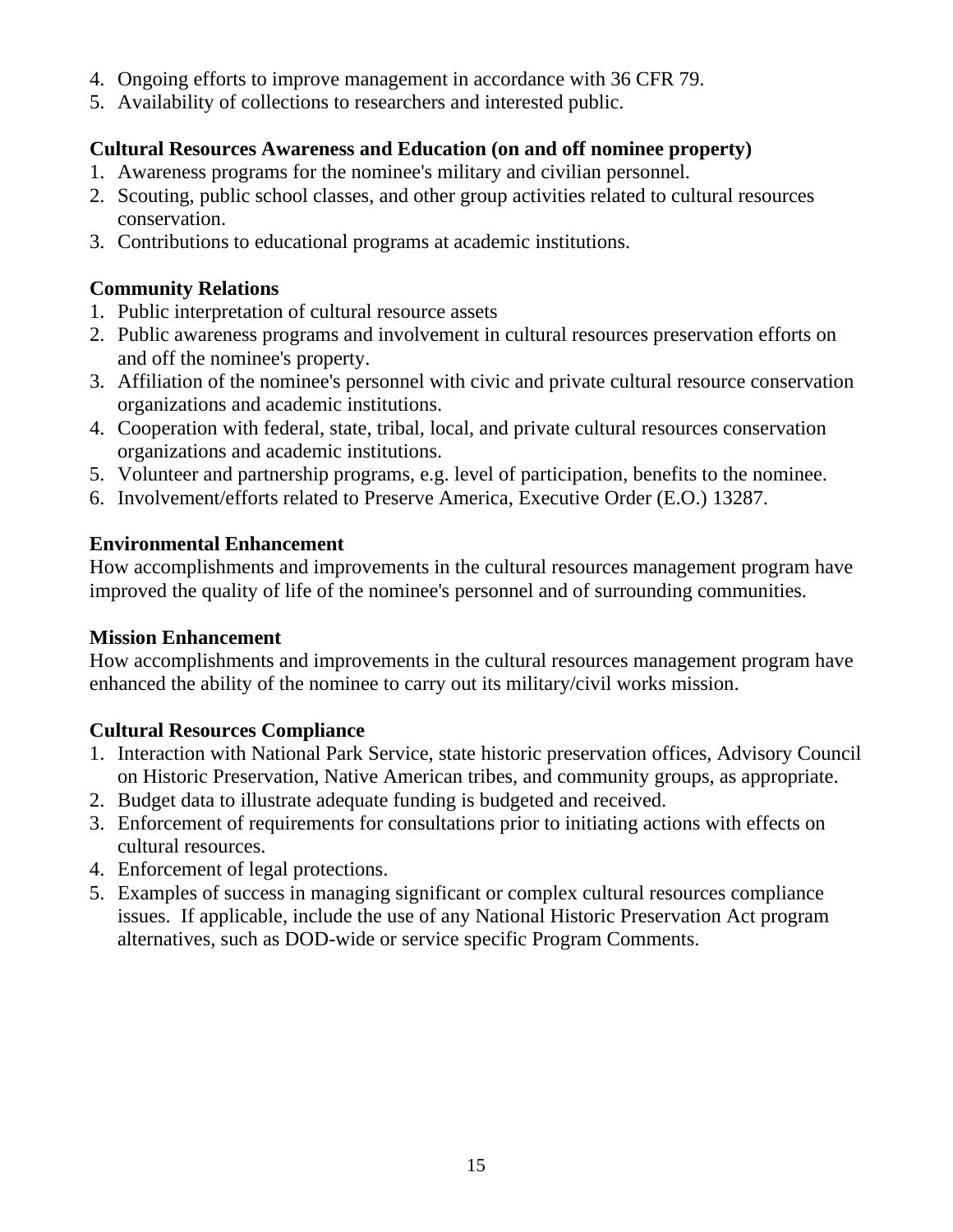#### **Tab C1**

# **Secretary of Defense Environmental Award Category Environmental Quality – Non-Industrial Installation/Civil works Facility**

**Installation:** Ranges, test centers, and research and development (R&D) centers, should compete in the non-industrial category. Installations or civil works facilities having a primary mission of producing, maintaining, or rehabilitating military equipment should not compete in the non-industrial category. Winners will receive a trophy and a Secretary of Defense certificate. Honorable mentions will each receive a plaque and a Secretary of Defense certificate.

**Introduction:** Describe the mission, approximate civilian and military population (unless classified), and total acreage of the nominee. Describe the environmental, geographical, political, economic, and community setting of the nominee.

**Background:** Summarize the significant environmental aspects of the mission and other environmental challenges affecting the nominee. Describe the organization and staffing of the nominee's environmental management program, the management approach employed, the extent of conformance with DoD and Component environmental management system (EMS) policy and guidance, and the nominee's progress towards EMS implementation. Describe the nominee's involvement in community committees, boards, and partnerships that affect the nominee's management of the environmental aspects of the mission. Describe significant environmental plans and agreements, including the dates of preparation or latest revision.

**Program Summary:** Describe the objectives of the environmental management program or, when applicable, the EMS, as well as the degree to which the nominee attained relevant objectives during the achievement period. Describe the extent to which line organizations have demonstrated operational controls and are effectively managing significant environmental aspects to achieve environmental objectives and long-term mission sustainability. Describe the most outstanding features of the program during that period, including significant progress on EMS implementation and operation. Describe what is unique about the program, its cost effectiveness, and whether it goes beyond meeting statutory and regulatory requirements.

**Accomplishments:** Describe the most outstanding accomplishments and how the nominee improved the environmental quality program during the achievement period. Examples of accomplishments can be found at Tab C3.

**Judging Process:** The judges will evaluate nominations based on the following criteria (see Tab G for further detail):

- 1. How well the nominee managed the program and EMS implementation.
- 2. The program's technical merits.
- 3. How well the program supported the military readiness/civil works mission and how effectively management of significant environmental aspects were integrated into mission activities, as reflected by involvement of line organizations in EMS implementation.
- 4. How effectively the nominee disseminated lessons learned to others.
- 5. The nominee's success in involving base personnel, residents, and the local community in the program.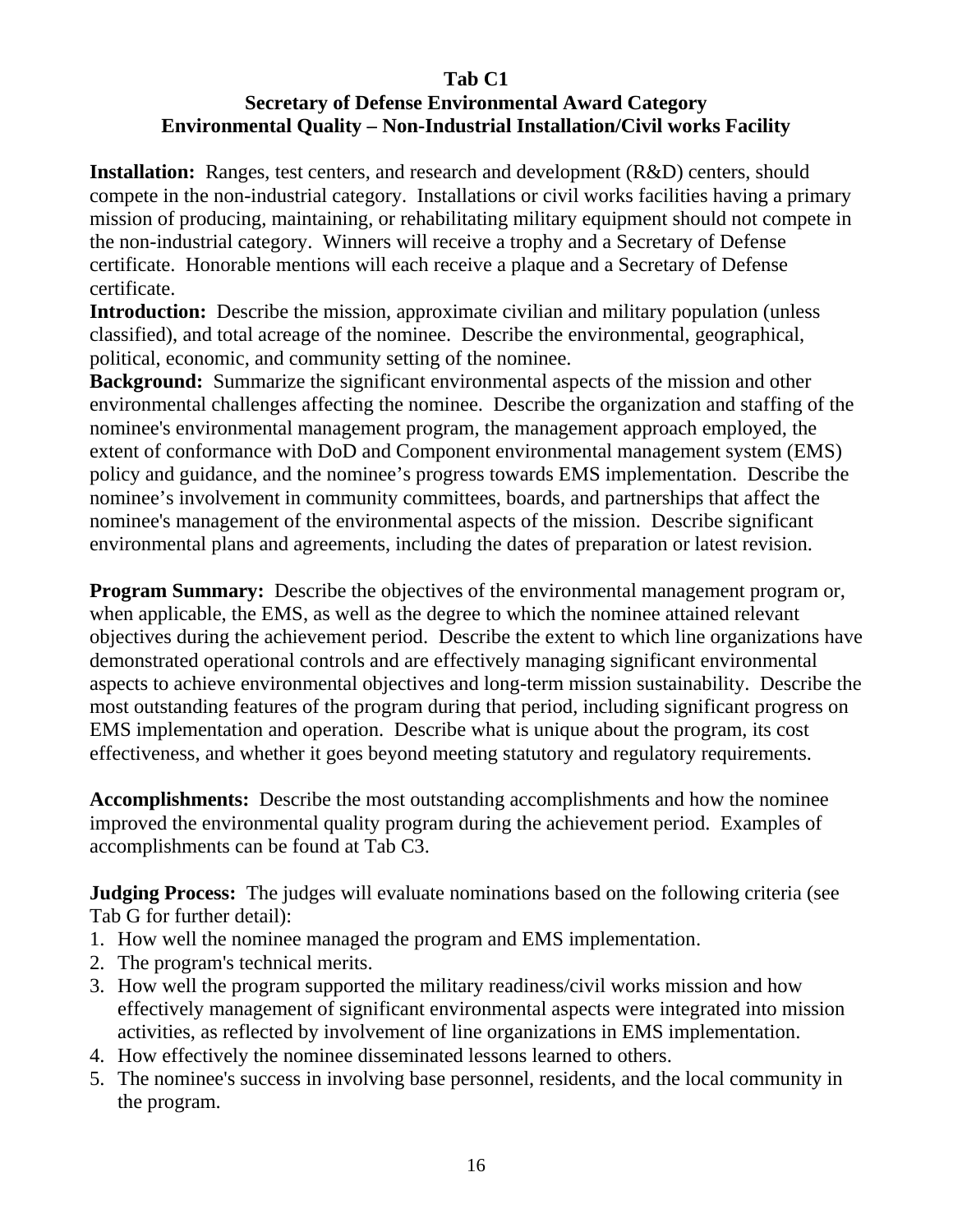#### **Tab C2 Secretary of Defense Environmental Award Category Environmental Quality – Individual/Team**

**Individual or Team:** Presented to any person or team, consisting of two or more persons, that has made a significant and lasting contribution to their environmental management program, the management approach employed, and environmental management system (EMS) implementation. If nominated for an individual award, the nominee must be a DoD civilian employee or member of the U.S. Armed Forces. If nominated for a team award, one or more, but not all, of the members of the team may be contractor employees; the other team members must be DoD civilian employees or members of the U.S. Armed Forces. Winners will receive a plaque and a Secretary of Defense certificate. Honorable mentions will each receive a Secretary of Defense certificate.

**Background:** List the individual's or each team member's name, title or position, and employing organization.

**Position Description:** Provide a summary of the nominee's major routine duties and responsibilities during the achievement period.

**Awards and Services:** List and describe any awards and other special environmental quality recognition given to the individual or team during the preceding two fiscal years, inclusive of the award fiscal year. Describe any related professional achievements, including community service work, and participation in professional organizations.

**Accomplishments:** Describe the most outstanding accomplishments of the nominee during the achievement period. Examples of accomplishments can be found at Tab C3.

**Judging Process:** The judges will evaluate nominations based on the following criteria (see Tab G for further detail):

- 1. How well the nominee managed the program and EMS implementation.
- 2. The program's technical merits.
- 3. How well the program supported military readiness, and how effectively management of significant environmental aspects were integrated into mission activities, as reflected by involvement of line organizations in EMS implementation.
- 4. How effectively the nominee disseminated lessons learned to others.
- 5. The nominee's success in involving base personnel and residents of military housing in the program.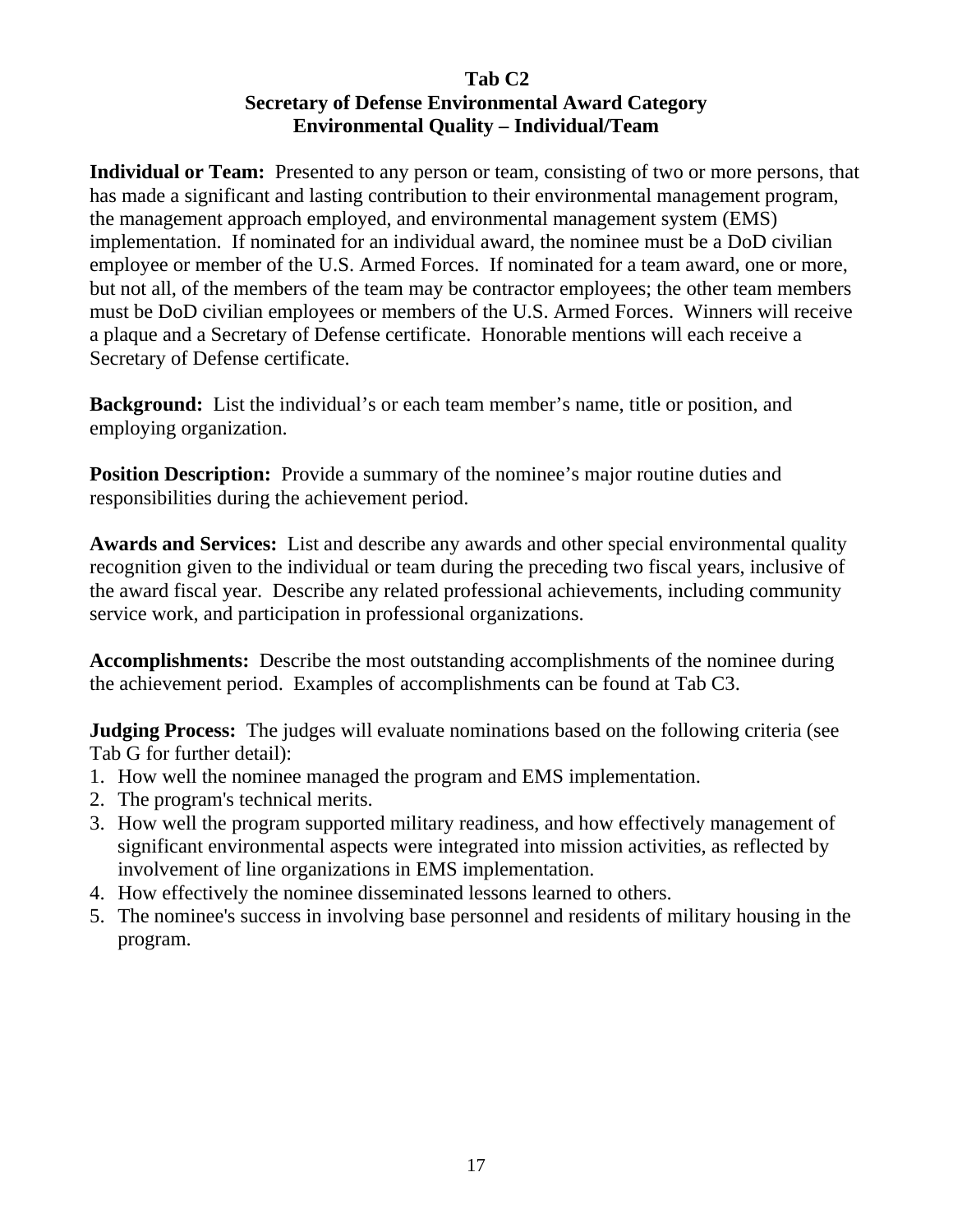#### **Tab C3 Environmental Quality Accomplishments**

# **EMS**

- 1. Setting/meeting of goals, objectives, and targets.
- 2. Conducting EMS audits and feeding results back into process improvement procedures.
- 3. Management review process.
- 4. Stakeholder involvement and integration of environmental management with mission/energy/transportation activities.
- 5. Use of cross functional teams
- 6. Training (awareness, executive, and implementation team).
- 7. EMS impacts on the installation and environmental/operational issues.

### **Pollution Prevention and Waste Reduction Efforts (all media areas)**

- 1. Maintaining permits and compliance records.
- 2. Operating plant/facility improvements.
- 3. Material or process change/source reduction, including identifying projects, materials, and process changes to enhance and ensure the long-term sustainability of the mission, to prevent resource depletion, and to avoid impacts on natural assets and human health.
- 4. Sampling/monitoring techniques.
- 5. Human health considerations.
- 6. Recycling efforts and accomplishments.
- 7. Reducing funds expended.

### **Environmental Compliance Assessment and Management Program**

- 1. Self-assessments and follow-up, including root cause analysis and overall program management.
- 2. Interaction with regulators with regard to inspections, agreements, and other regulatory actions (U.S. only).
- 3. Budget data to illustrate adequate funding is budgeted and received.
- 4. Sustainable operations and programs.
- 5. Training programs.

### **Effective Use of Funds**

Describe ways in which the program allowed the nominee to reduce funding expenditures, enhance performance, or increase productivity within the environmental budget and relevant line organization budgets.

### **Community Relations (U.S. Only)**

- 1. Programs and activities to enhance environmental awareness and community involvement (both on and off-site) and affiliation of the nominee's personnel with civic and local environmental organizations.
- 2. Cooperation with federal, state, local agencies, organizations, and academic institutions.
- 3. Environmental education efforts including Community Right-to-Know activities (on and off installation).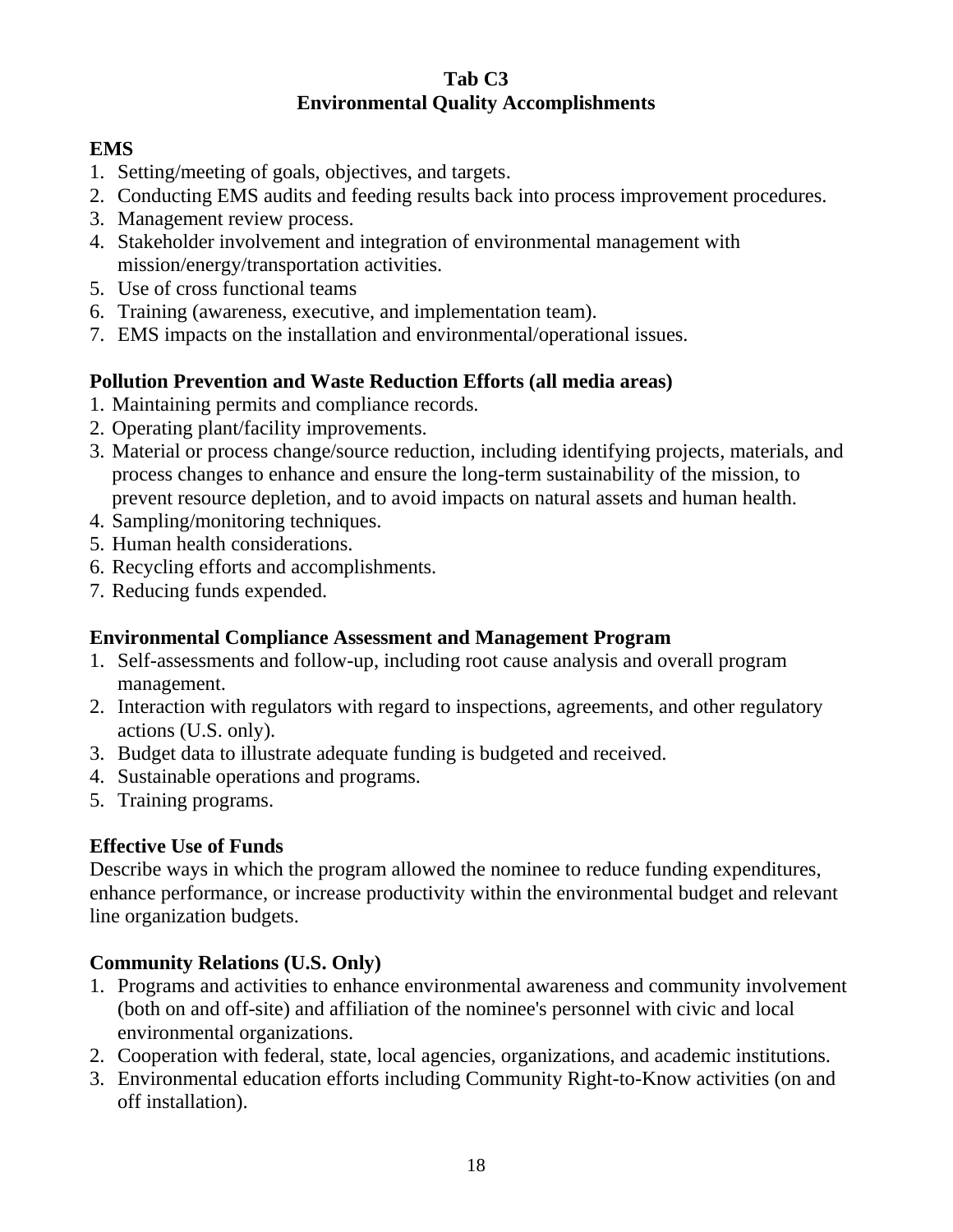4. Compliance with E.O. 12898, "Federal Actions to Address Environmental Justice in Minority Populations and Low-Income Population," February 11, 1994; and documentation, identification, and analysis of any disproportionate impacts on targeted minority or low-income communities.

# **Community Relations (Overseas)**

Programs and activities to enhance environmental awareness and community involvement for base personnel and residents of military housing.

### **National Environmental Policy Act (NEPA) Planning, Analysis, and Implementation (U.S. only)**

- 1. Methodology, integration, and institutionalization of environmental analyses into planning and decision making for each proposal.
- 2. Setting objectives and goals that promote long-term operational sustainability and developing a plan of action to streamline the process of identifying the proposed action, appropriate alternatives, and mitigation measures.
- 3. Management techniques employed and their effectiveness in public involvement and participation, to include actions to engage in cooperative consultation with other federal, state, and local agencies, and Native Americans (Indians, Alaskans, and Hawaiians).
- 4. Examples of ensuring editorial excellence, including readability and brevity.
- 5. Controls to monitor the environmental effects of the proposed action and the impact of mitigation measures adopted.

## **Environmental Planning and Analysis (Overseas only, E.O. 12114, "Environmental Effects Abroad Of Major Federal Actions")**

- 1. Adherence to country specific Overseas Environmental Baseline Guidance Document/Final Governing Standards (OEBGD/FGS).
- 2. Application of innovative environmental analysis, flexibility in analysis, and cost reduction.
- 3. Scoping and/or focusing analysis in order to streamline the process of identifying the proposed action, appropriate alternatives, and mitigation measures.
- 4. Setting objectives and goals that promote long-term operational sustainability and developing a plan of action.
- 5. Proposals analyzed, decisions made, and the environmental planning process executed for each proposal.
- 6. Methodology for integrating environmental analyses into planning and decision-making.
- 7. Results of impact mitigation measures.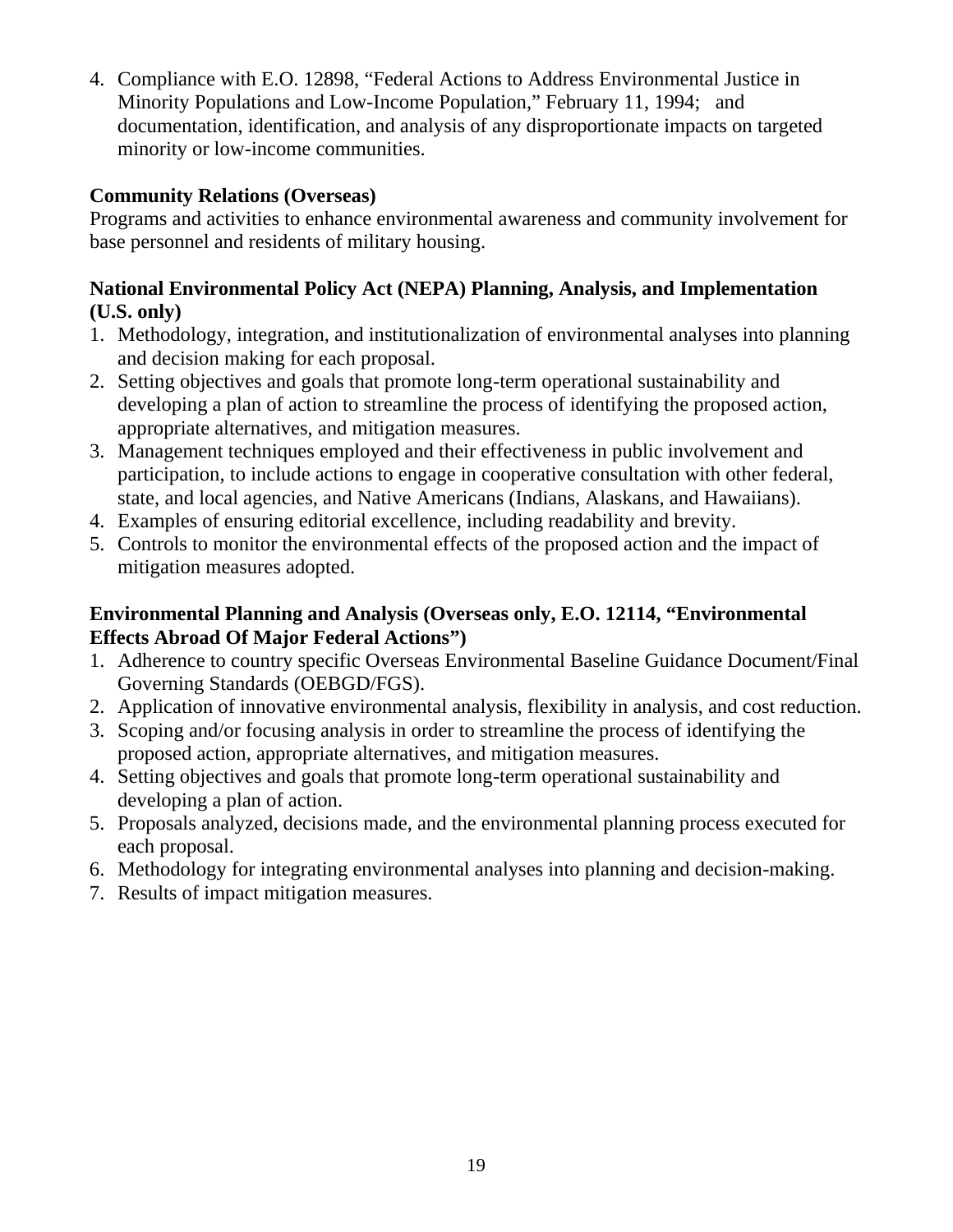#### **Tab D1**

# **Secretary of Defense Environmental Award Category Pollution Prevention – Industrial Installation/Civil Works Facility**

**Installation/Civil Works Facility:** Presented to an industrial installation or civil works facility with a primary mission of producing, maintaining, or rehabilitating military equipment, that has made a significant contribution to pollution prevention. Ranges, test centers, research and development (R&D) centers, and civil works facilities should not compete in the pollution prevention industrial category. The size of installation does not matter in this award category. The winners will receive a trophy and a Secretary of Defense certificate. Honorable mentions will receive a plaque and a Secretary of Defense certificate.

**Introduction:** Describe the mission, approximate civilian and military population (unless classified), and total acreage of the nominee. Describe the environmental, geographical, political, economic, and community setting of the nominee.

**Background:** Summarize the significant environmental aspects of the mission and other environmental challenges affecting the nominee. Describe the nominee's environmental program, including the functional offices represented, the management approach used, the extent of conformance with DoD and Component environmental management system (EMS) policy and guidance, and the nominee's plans and progress on EMS implementation. Describe the nominee's green procurement program, including the involvement of environmental, procurement, and line personnel. Describe programs for improving stakeholder involvement from line organizations, communities, or boards that assist in and influence pollution prevention.

**Program Summary:** Describe the objectives of the pollution prevention program (including reduction, reuse, and recycling of toxics and emerging contaminants and green procurement) in the context of the environmental management system, where applicable, and the degree of attainment of each objective during the achievement period. Describe the most outstanding features of the program during the period, including plans developed and progress made towards integrating pollution prevention into the management of pollution-generating mission activities as part of the environmental management system.

**Accomplishments:** Describe the most outstanding accomplishments during the achievement period. Examples of accomplishments can be found at Tab D2.

**Judging Process:** The judges will evaluate nominations based on the following criteria (see Tab G for further detail):

- 1. How well the nominee managed the program.
- 2. The program's technical merits.
- 3. How well the program supported the military readiness/civil works mission, how effectively pollution prevention-based management of significant environmental aspects was integrated into mission activities, and how pollution prevention was used to enhance long-term mission sustainability.
- 4. How effectively the nominee disseminated lessons learned to others.
- 5. The nominee's success in involving base personnel, process owners, residents and the local community in the program.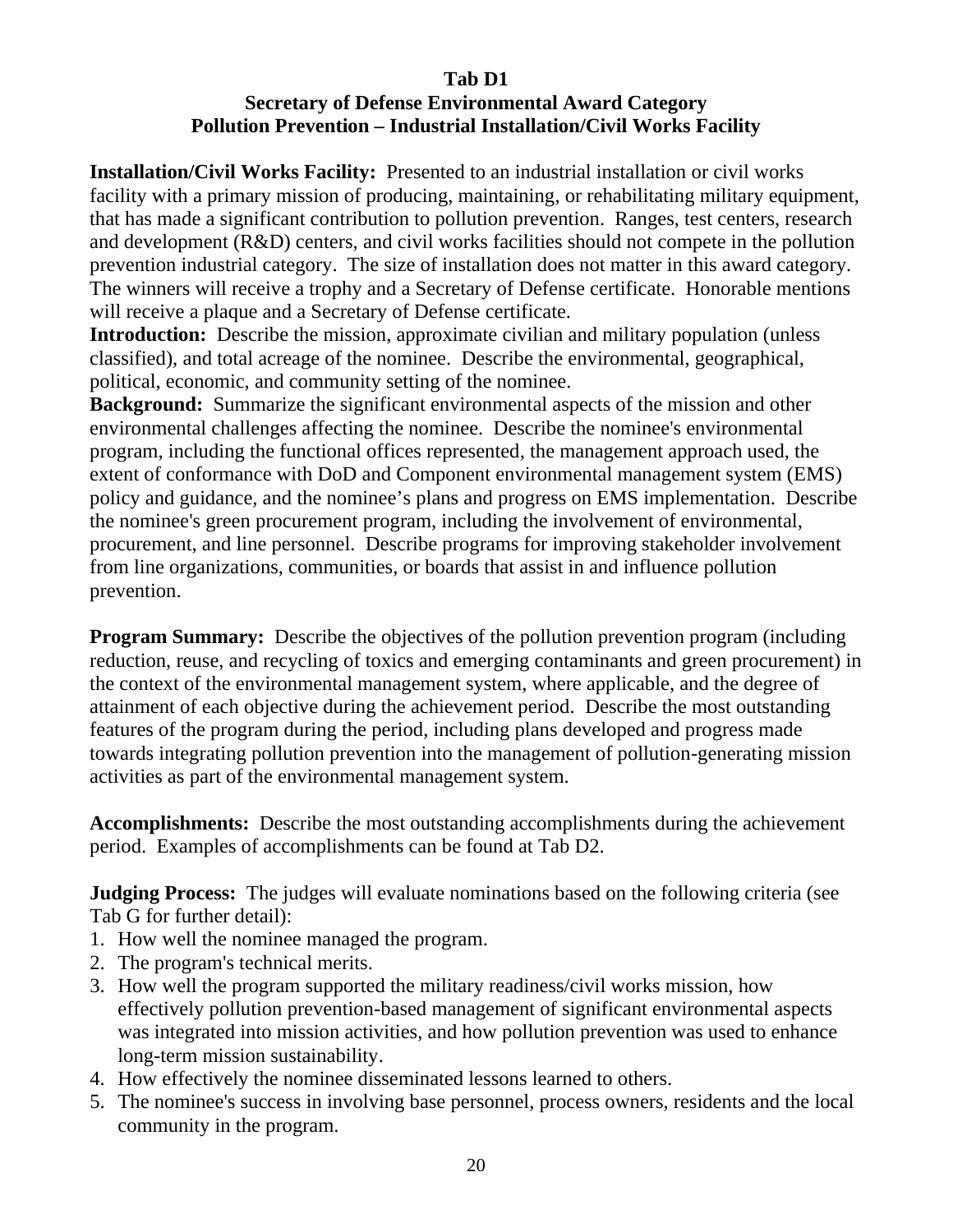#### **Tab D2 Pollution Prevention Accomplishments**

### **Material Substitution**

- 1. Describe steps taken to identify standardization documents, e.g. military specifications and standards, technical orders, technical manuals, and maintenance requirements cards, that required the use of substances regulated by federal and state environmental laws or virgin materials. Describe steps taken to eliminate language requiring the use of environmentally regulated substances, emerging contaminants, or virgin materials from standardization documents.
- 2. Describe efforts to identify possible alternatives to environmentally harmful substances or virgin materials. Describe how alternatives avoid resource depletion and impacts on the natural environment and human health, thereby supporting long-term operational sustainability.
- 3. Describe efforts to determine whether the substitutes were effective.
- 4. Describe how substitutes have eliminated or will eliminate environmental problems.
- 5. Identify processes impacted by the material substitution. Determine if the material substitution is transferable to other processes on the nominee's property or at other DoD locations.
- 6. Describe efforts by industrial process owners/operators to prevent pollution.

### **Process Modification or Improvement**

- 1. Describe the original material or process, including cost to operate, length, efficiency, and impacts to human health and the environment.
- 2. Describe changes to the materials used or the process, including cost to operate, length, efficiency, and impacts to human health and the environment.
- 3. Describe reduction in risk, costs, emissions, virgin material and/or hazardous material or emerging contaminant used in the changed process. Describe how the changes avoid resource depletion and impacts on human health and the environment. Explain how changes support long-term operational sustainability.
- 4. Describe efforts underway to disseminate information about the improvements/modifications to other process owners/operators on the nominee's property, the Component's other locations/installations, and other Military Departments' locations/installations.
- 5. Describe systematic efforts to duplicate improvements in other processes on the installations/locations.

### **Improved Material Management**

- 1. Describe how the nominee has changed its material acquisition or management practices to reduce use of hazardous materials or emerging contaminants.
- 2. Describe measurable results achieved with the changed material acquisition or management practices. Measurable results could include, for example, a decrease in generation of air or water pollution, a decrease in volume and cost of hazardous waste disposal, a reduced risk to workers, and/or a cost savings in procurement of materials.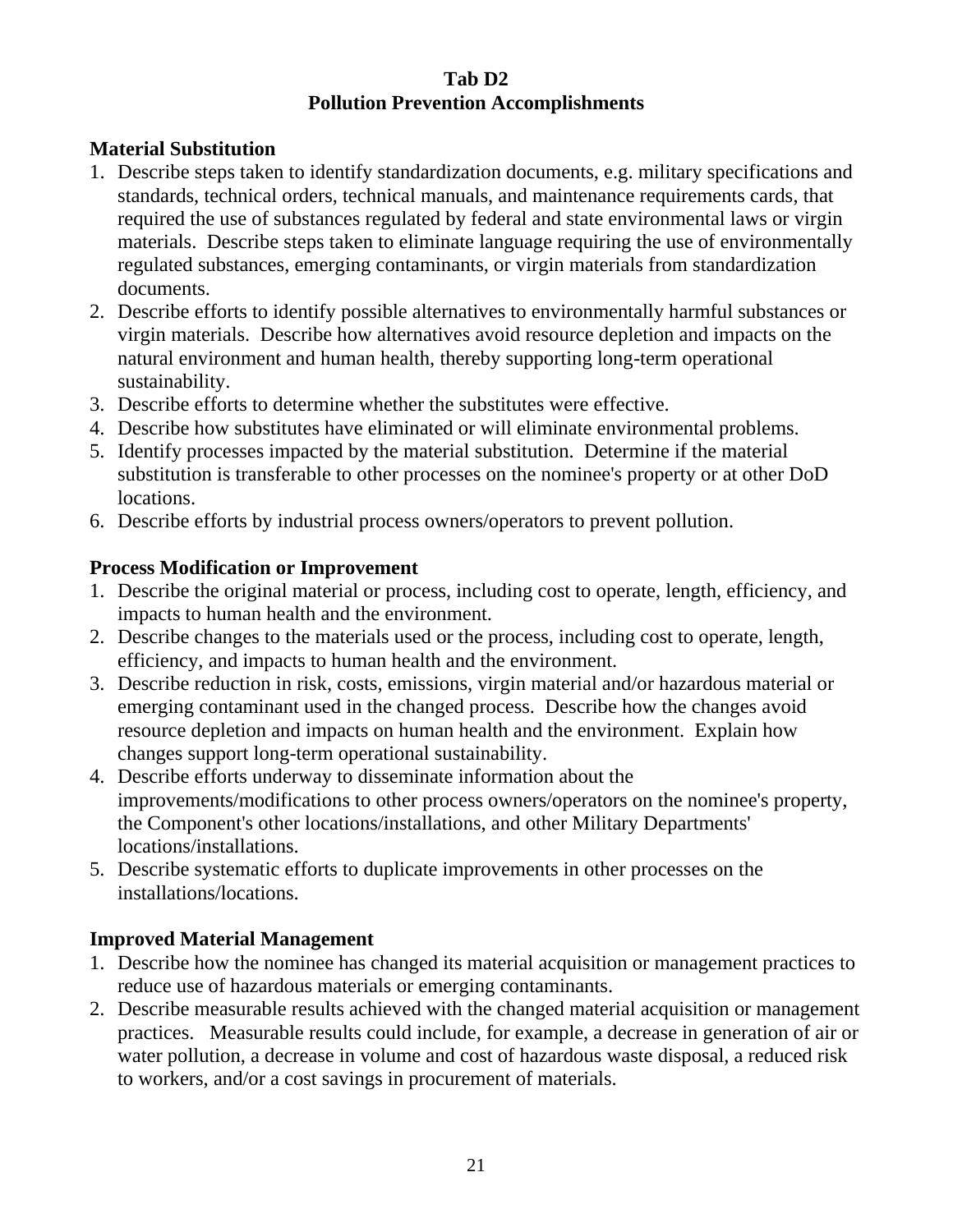#### **Compliance with E.O. 13423, "Strengthening Federal Environmental, Energy, and Transportation Management," January 26, 2007**

- 1. Describe how the nominee is meeting goals in sections 2(c), 2(d) and 2(e) of E.O. 13423 (and applicable implementation guidance).
- 2. Describe how the nominee is meeting the sustainable practices and environmental management system requirements of sections 3(a) and 3(b) of E.O. 13423 (and applicable implementation guidance).

### **Recycling Program**

Describe the following:

- 1. The type and size of the recycling program.
- 2. The types of solid waste materials recycled.
- 3. Other materials recycled, including hazardous materials or emerging contaminants.
- 4. The installation composting program.
- 5. All solid waste reductions achieved through recycling.
- 6. Cost savings (total solid waste management costs) from recycling.
- 7. Closed-loop recycling projects.
- 8. Source reduction projects.
- 9. New recycling technologies or techniques used in recycling.
- 10.How activities or communities benefited from the recycling program.

# **Green Procurement**

- 1. Describe type and size of the green procurement program.
- 2. Describe nature and extent of personnel/organizational awareness training in federal green purchasing programs (green procurement of recycled content products, bio-based products, energy efficient products, low standby power products, water conserving products, lowvolatile organic chemical products, and others as appropriate).
- 3. Describe functional areas participating in the green procurement program.
- 4. Identify EPA guideline items purchased.
- 5. Identify other recycled content and environmentally preferable items purchased.
- 6. Describe increases in the purchase and use of recycled content items.
- 7. Explain nominee's use of performance measurement to improve program effectiveness.
- 8. Identify modifications of specifications, statements of work, and contracts to promote purchases of recycled content items.

# **Education, Outreach, and Partnering**

- 1. Describe programs implemented that enhance pollution prevention awareness at any level or any functional area of the Military Department or Defense Agency.
- 2. Describe community involvement, activities, and affiliations with civic and environmental organizations in pollution prevention.
- 3. Describe cooperation with federal, state, local agencies, organizations, and academic institutions on pollution prevention activities.
- 4. Describe efforts to partner with other recycling and green procurement programs (DoD, other federal, state, local government, and industry).
- 5. Describe efforts to gather community stakeholder input in establishing pollution prevention objectives relevant to significant environmental aspects of the mission.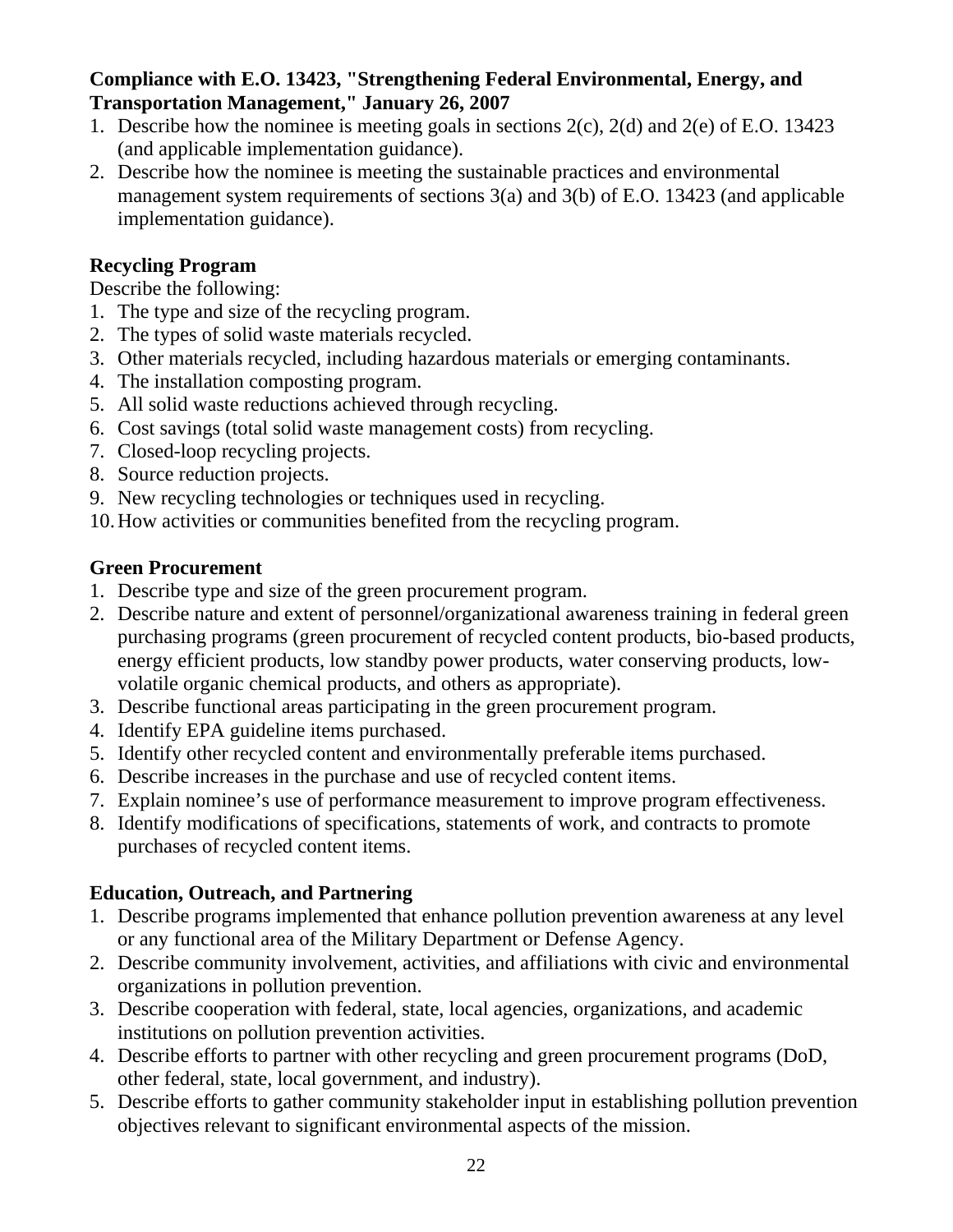#### **Reductions Achieved**

- 1. Identify the start and end point for reductions.
- 2. Describe the method to measure reductions.
- 3. Explain how reductions resulted in cost savings.
- 4. Identify life cycle cost implications of the reductions.
- 5. Describe how risks to human health and the environment were reduced or eliminated by the reductions.

#### **Green Buildings**

Describe how construction practices, new structures, and existing structures:

- 1. Optimize site potential.
- 2. Minimize energy consumption.
- 3. Protect and conserve water.
- 4. Use environmentally preferable products.
- 5. Enhance indoor environmental quality.
- 6. Optimize operations and maintenance practices.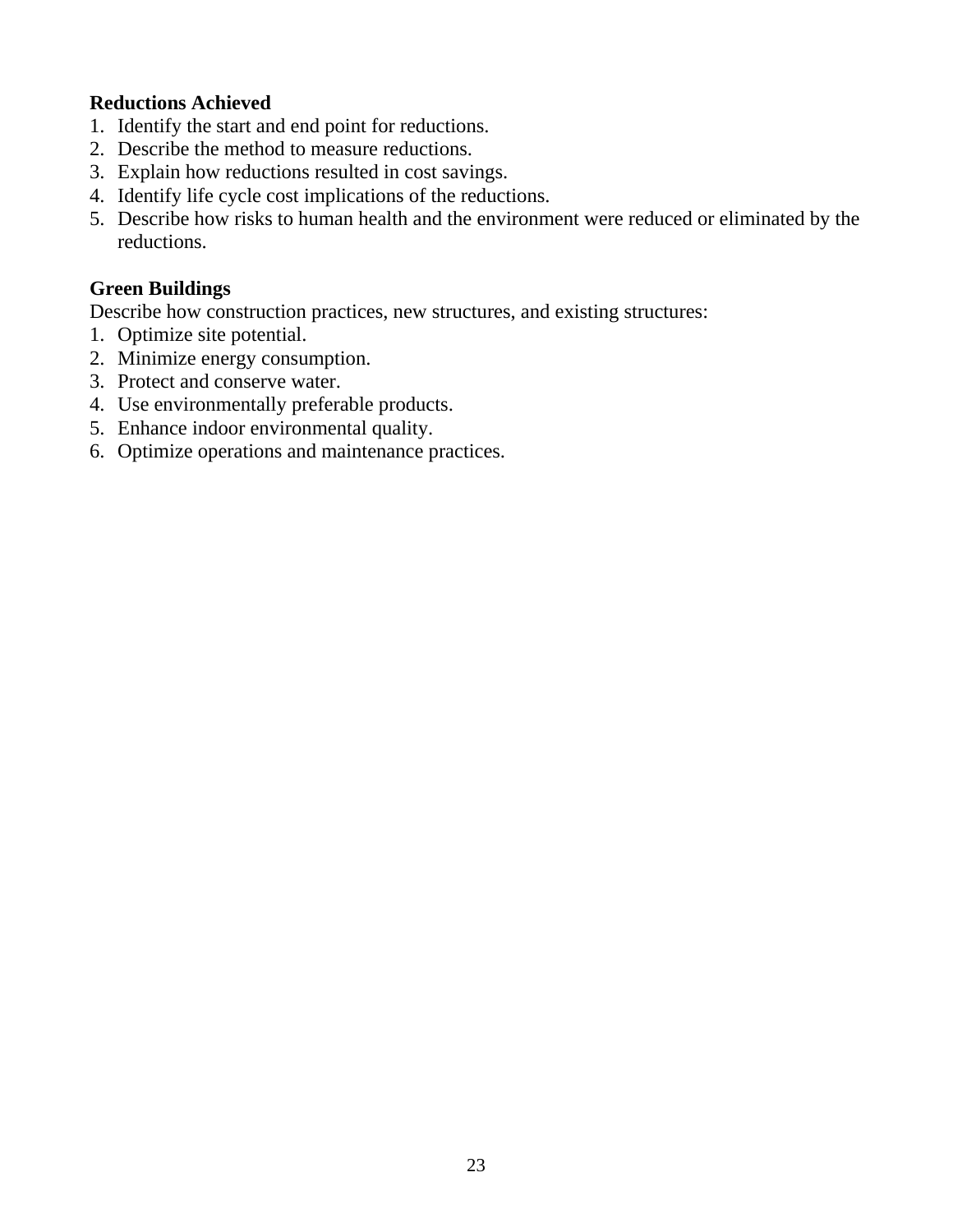#### **Tab E1**

# **Secretary of Defense Environmental Award Category Environmental Restoration – Installation/Civil Works Facility**

**Installation**: Presented to an installation or civil works facility that has made a significant contribution to environmental restoration. The type or size of the installation does not matter for this category. Winners will receive a trophy and a Secretary of Defense certificate. Honorable mentions will receive a plaque and a Secretary of Defense certificate.

**Introduction:** Describe the mission, approximate civilian and military population (unless classified), and total acreage of the nominee. Describe the environmental, geographical, political, economic, and the community setting of the nominee.

**Background:** Summarize the nominee's environmental restoration challenges. Describe the organization, staffing, and management approach of the nominee's environmental restoration program. Describe community involvement programs, such as restoration advisory boards (RABs) or technical review committees (TRCs). List any environmental restoration agreements and the dates of their preparation or last revision. List any relevant environmental restoration plans, schedules, or associated documents, e.g., records of decision and engineering evaluation/cost analysis. List any initiatives undertaken in the environmental restoration program.

**Program Summary:** Describe the objectives of the nominee's environmental restoration program and the degree of success reached for each objective during the achievement period.

**Accomplishments:** Describe the nominee's most outstanding accomplishments during the achievement period. Examples of accomplishments can be found at Tab E3.

**Judging Process:** The judges will evaluate nominations based on the following criteria (see Tab G for further detail):

- 1. How well the nominee managed the program.
- 2. The program's technical merits.
- 3. How well the program supported the military readiness/civil works mission.
- 4. How effectively the nominee disseminated lessons learned to others.
- 5. The nominee's success in involving base personnel, residents, the local community and other stakeholders in the program.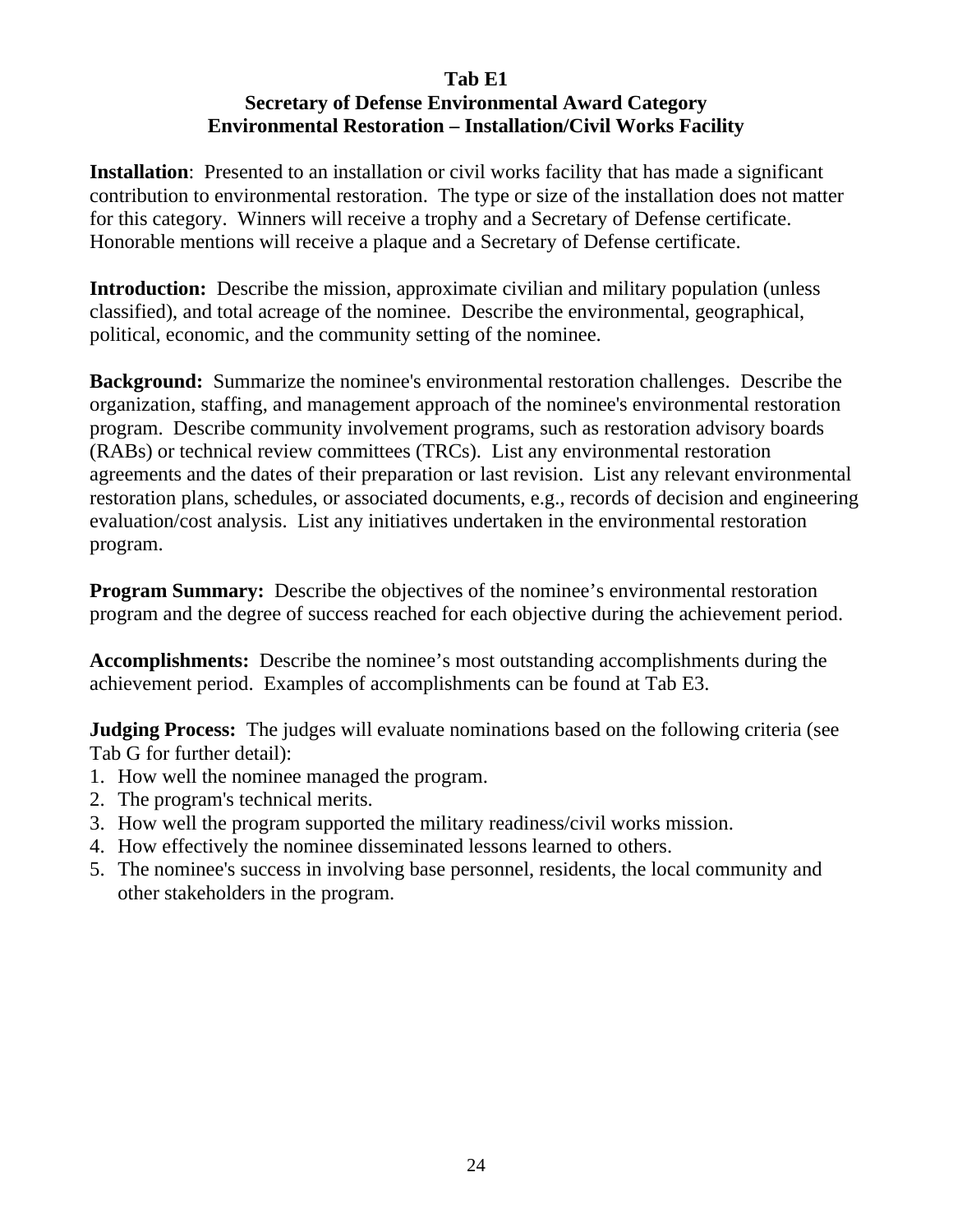#### **Tab E2 Secretary of Defense Environmental Award Category Environmental Restoration – Individual/Team**

**Individual/Team:** Presented to any person or team consisting of two or more persons, who have made significant and lasting contributions to environmental restoration. If nominated for an individual award, the nominee must be a DoD civilian employee or member of the U.S. Armed Forces. If nominated for a team award, one or more, but not all, of the members of the team may be contractor employees; the other team members must be DoD civilian employees or members of the U.S. Armed Forces. Winners will receive a plaque and a Secretary of Defense certificate. Honorable mentions will receive a Secretary of Defense certificate.

**Background:** List the individual's, or each team member's, name, title or position, and employing organization.

**Position Description:** Provide a summary of the nominee 's major routine duties and responsibilities during the achievement period.

**Awards and Services:** List and describe awards and other special recognition given to the individual during the preceding two fiscal years, inclusive of the award fiscal year. Describe related professional achievements, including community service work and participation in professional organizations.

**Accomplishments:** Describe the most outstanding accomplishments of the nominee during the achievement period. Examples of accomplishments can be found at Tab E3.

**Judging Process:** The judges will evaluate nominations based on the following criteria (see Tab G for further detail):

- 1. How well the nominee managed the program.
- 2. The program's technical merits.
- 3. How well the program supported military readiness.
- 4. How effectively the nominee disseminated lessons learned to others.
- 5. The nominee's success in involving base personnel, process owners, residents, the local community, and other stakeholders in the program.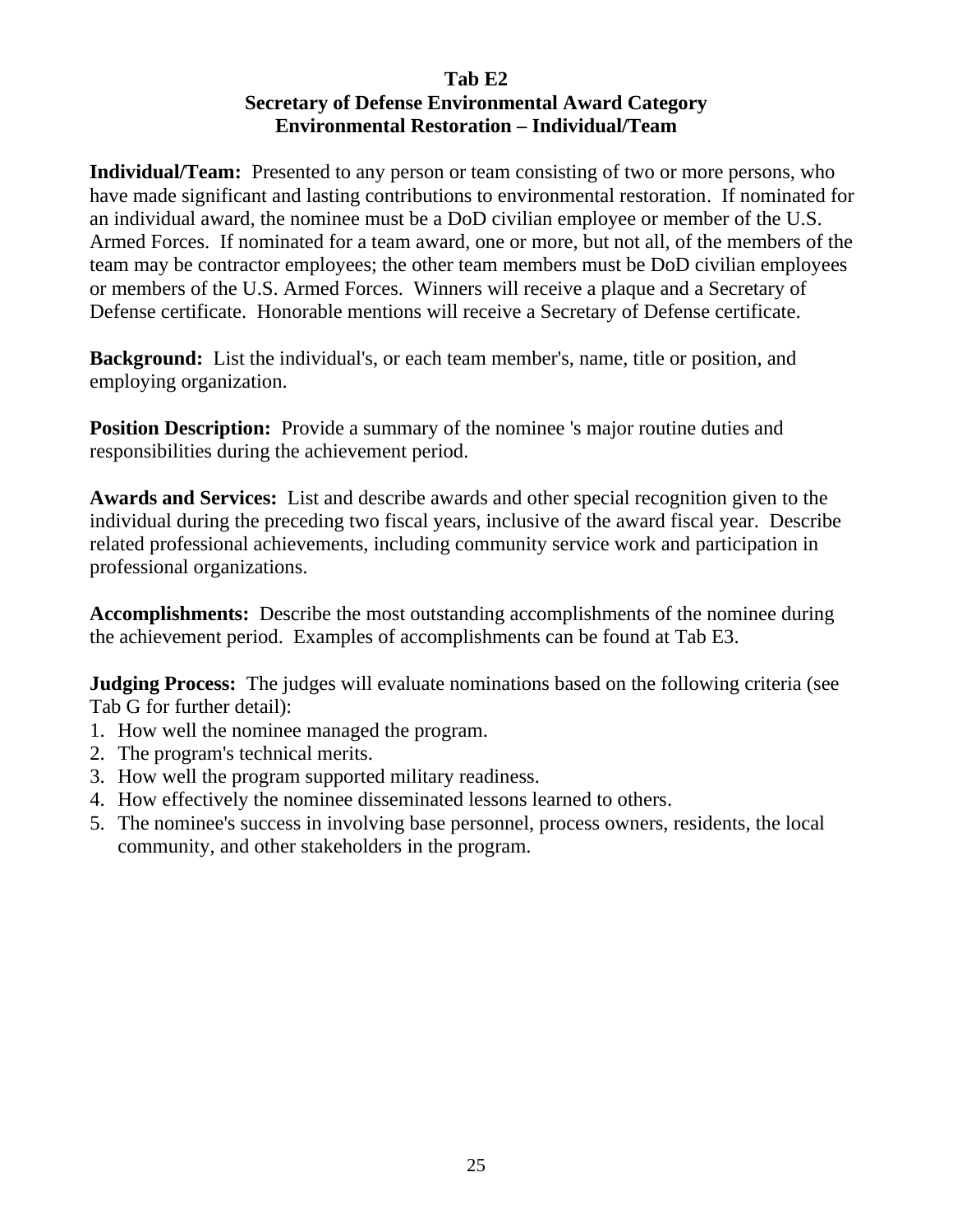#### **Tab E3 Environmental Restoration Accomplishments**

### **Fast Track Cleanup**

- 1. List the nominee's efforts to accelerate cleanup at sites.
- 2. Identify the number of acres or percentage of land, cleaned up and subsequently transferred back to the community to date, relative to progress made by other installations, other DoD components, and DoD restoration goals.
- 3. Describe initiatives to integrate property reuse/development into site cleanups.
- 4. Give examples of streamlining in the environmental restoration process that have resulted in accelerated cleanups.

### **Innovative Technology Demonstration/Validation and Implementation**

- 1. Provide examples of innovative technologies that reduced the nominee's environmental restoration costs.
- 2. Describe innovative technologies the nominee demonstrated, validated, and/or implemented.

### **Partnerships Addressing Environmental Cleanup Issues Between DoD and Other Entities**

- 1. Describe how the nominee worked with the state, local government, and affected community or other federal agencies to improve effectiveness, reduce costs, and accelerate cleanups.
- 2. Describe tangible results of those efforts including documented decisions and/or agreements reached with stakeholders.

## **RABs**

- 1. Describe significant accomplishments achieved by any RAB that has operated for at least one year.
- 2. Explain how the community regards the RAB.
- 3. Explain if there has been a positive change in public opinion since the RAB's formation.

### **Opportunities for Small and Small Disadvantaged Businesses in Environmental Restoration**

- 1. Describe small business opportunities for and involvement in the nominee's environmental restoration program.
- 2. Describe initiatives to increase opportunities for small business to participate in the nominee's environmental restoration program.
- 3. Identify the number of small business jobs the nominee generated in-house and in the community as a result of the nominee's environmental restoration program.
- 4. Identify awards or recognition the nominee received for promoting small business through the environmental restoration program.

### **Reducing Risk to Human Health and the Environment**

- 1. Describe how cleanup activities reduced the risk to human health and the environment.
- 2. Describe how improvements in the nominee's site management techniques reduced the risk to human health and the environment.
- 3. Describe how improvements in the nominee's site characterization techniques reduced the risk to human health the environment.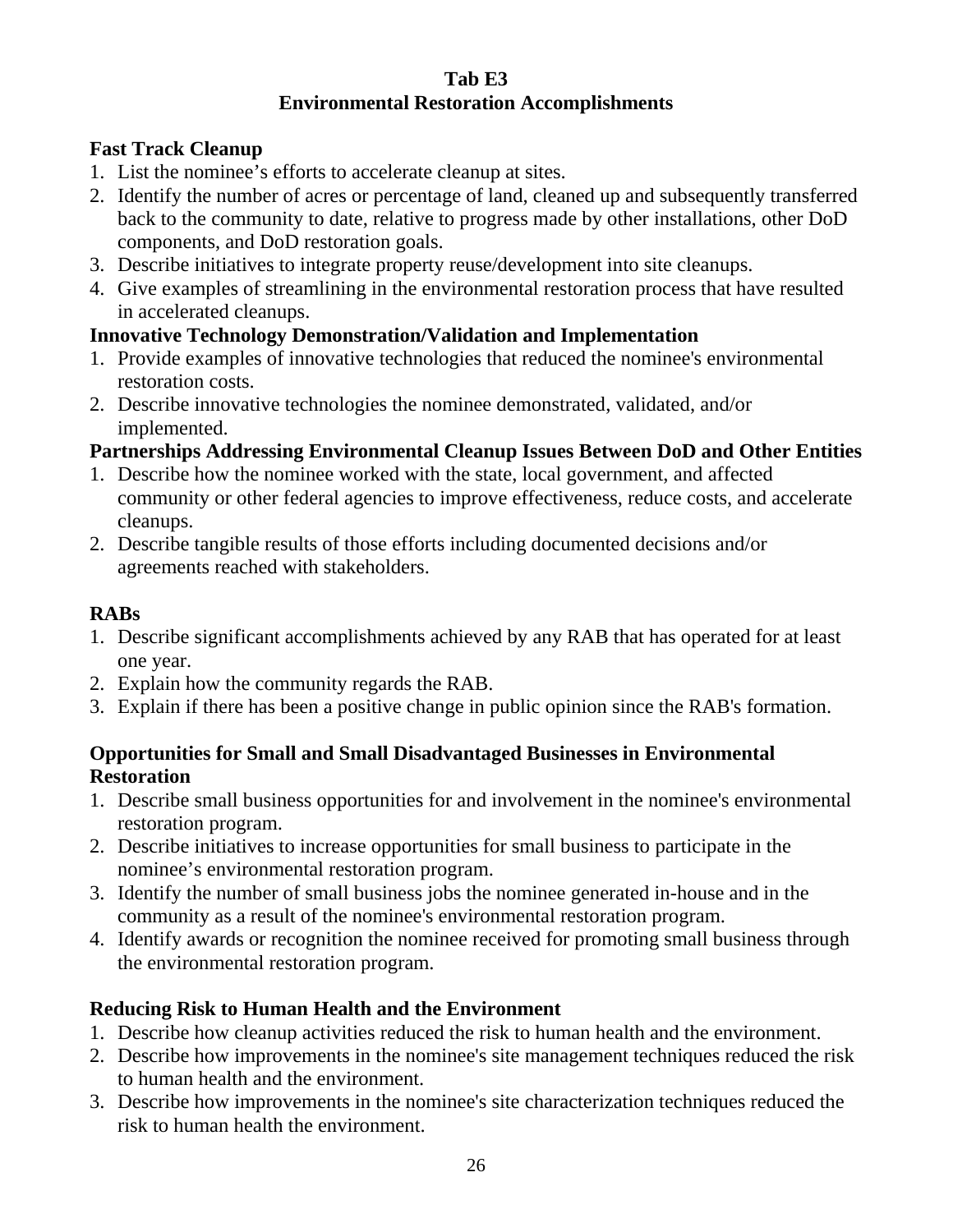#### **Tab F1**

# **Secretary of Defense Environmental Award Category Environmental Excellence in Weapon System Acquisition - Team**

**Team:** Presented to any team, consisting of two or more persons, who have established an environment, safety and occupational health (ESOH) effort to identify ESOH hazards and manage the associated risks through systems engineering for one or more systems acquisition programs. One or more, but not all, of the team members may be contractor employees; the other team members must be DoD civilian employees or members of the U.S. Armed Forces. Winners will receive a plaque and a Secretary of Defense certificate. Honorable mentions will receive a Secretary of Defense certificate.

**Background:** List the team name and each team member's, name, title or position, and employing organization.

**Position Description:** Provide a summary of each team member's major duties and responsibilities during the achievement period.

**Awards and Services:** List and describe program related awards and other special recognition given to each team member during the preceding two fiscal years, inclusive of the award fiscal year. Describe related professional achievements, including community service work and participation in ESOH related professional organizations.

**Accomplishments:** Describe the most outstanding ESOH related accomplishments of the team during the achievement period. Examples of accomplishments can be found at Tab F2.

**Judging Process:** The judges will evaluate nominations based on the following criteria (see Tab F3 for further detail):

- 1. How well the team managed the ESOH effort.
- 2. The technical merits of the ESOH effort and integration of ESOH risk management into the systems engineering process.
- 3. How well the program oriented its ESOH effort to optimize mission sustainability.
- 4. How effectively the team executed and documented the ESOH effort in the Programmatic ESOH Evaluation.
- 5. The team's success in involving organizations/IPTs external to the team in the ESOH effort and in raising awareness of ESOH considerations associated with the system.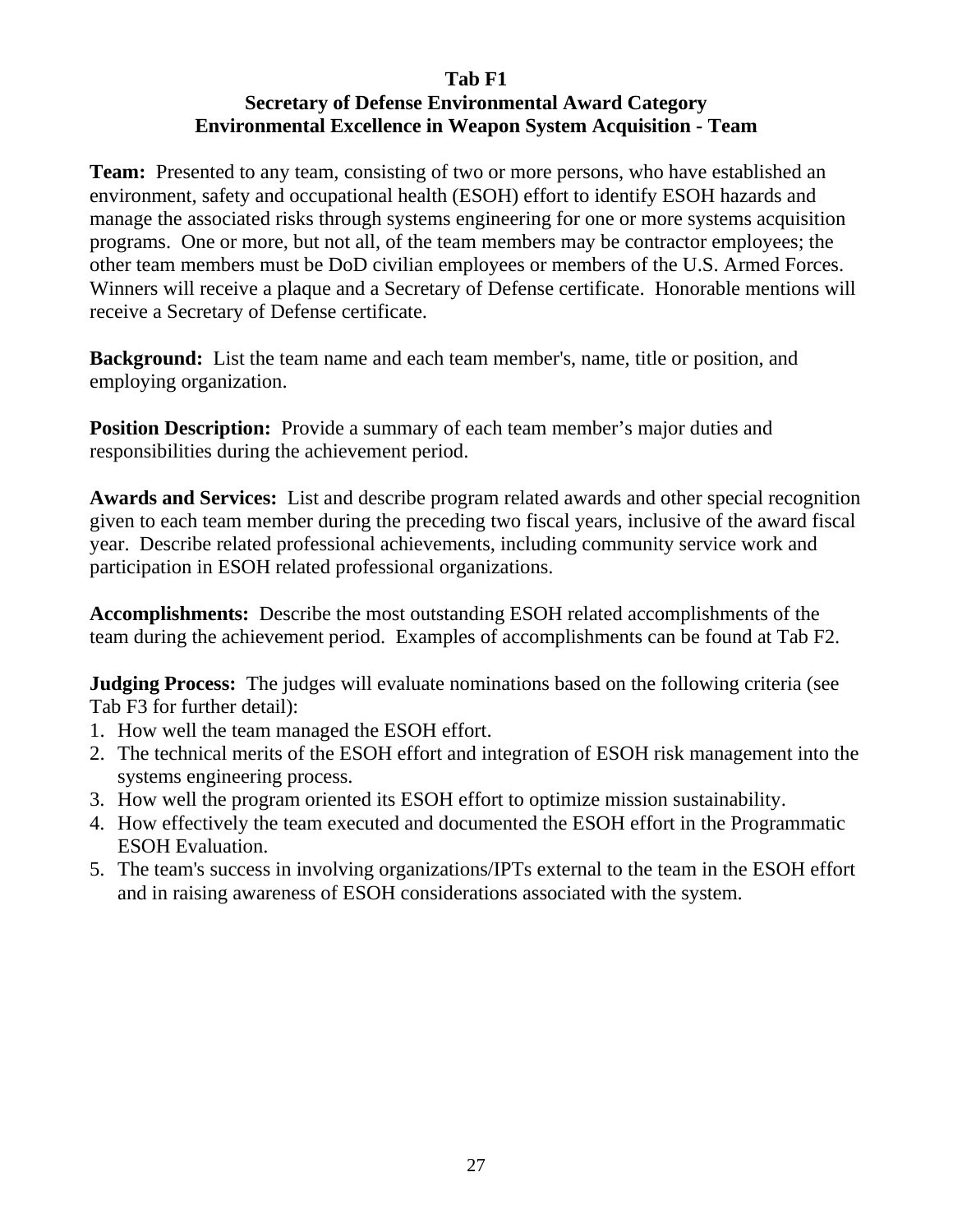#### **Tab F2**

# **Environmental Excellence in Weapon System Acquisition Accomplishments**

### **Weapon System Acquisition Program**

- 1. Briefly describe the systems acquisition program.
- 2. Describe the team's ESOH effort and approach relative to the systems engineering process and program management.
- 3. Describe other organizations/IPTs that influenced the team's activities.

#### **Incorporating ESOH Integration into Systems Engineering**

- 1. Describe the extent to which the team met the requirements of DoD Directive 5000.1, "The Defense Acquisition System," May 12, 2003; DoD Instruction 5000.2, "Operation of the Defense Acquisition System," May 12, 2003; MIL-STD-882D, "DoD Standard Practice for System Safety," February 10, 2000; USD(AT&L) memorandums, "Reducing Preventable Accidents", November 21, 2007; "Defense Acquisition System Safety - Environment, Safety, and Occupational Health (ESOH) Risk Acceptance" March 7, 2007; and "Defense Acquisition System Safety," September 23, 2004. See *Defense Acquisition Guidebook*.
- 2. Summarize the following aspects of the team's ESOH effort:
	- a. The programmatic ESOH evaluation process and the strategy used to integrate ESOH considerations into the systems engineering process.
	- b. How ESOH requirements and analyses (e.g., system safety analyses, emissions characterizations, hazardous materials usage) were incorporated into solicitations, contracts, and other requirements documents.
	- c. How the team prioritized and addressed ESOH risks associated with the system with respect to the operations and support phase of the systems life cycle.
	- d. Did the team give preference to using energy-efficient and environmentally preferable products/materials for use on and in support of the respective system or subsystems.

### **ESOH Risk Management**

- 1. Identify how the program identified, mitigated, and tracked ESOH hazards and associated risks using the methodology in MIL-STD 882D (and DoDI 5000.2) and progress made during the award period. Identify how ESOH risks and safety technology requirements are reviewed at program technical reviews and at the appropriate level of the program review process. How high and serious risks coordinated with the User Representative and formally accepted, and how they are presented at program reviews and fielding decisions.
- 2. Did the program evaluate the system using the total systems approach to address potential risks which include:
	- a. All ESOH regulatory compliance requirements associated with the system throughout its life cycle,
	- b. Hazardous material use and hazardous waste generation;
	- c. Pollution (e.g. effluents, discharges, emissions, noise);
	- d. Safety (including system safety, explosives safety, ionizing and non-ionizing radiation);
	- e. Human health (associated with exposure to chemical, physical, biological, or ergonomic hazards, etc.); and,
	- f. Environmental and occupational noise; and impacts to the natural environment?
- 3. Describe key risk(s) identified, mitigations measures and level of success reducing the risk, User involvement in the process, and transferability within DoD.
- 4. Describe potential life cycle cost avoidance from design and/or process changes identified to mitigate system-related ESOH risks over the life cycle.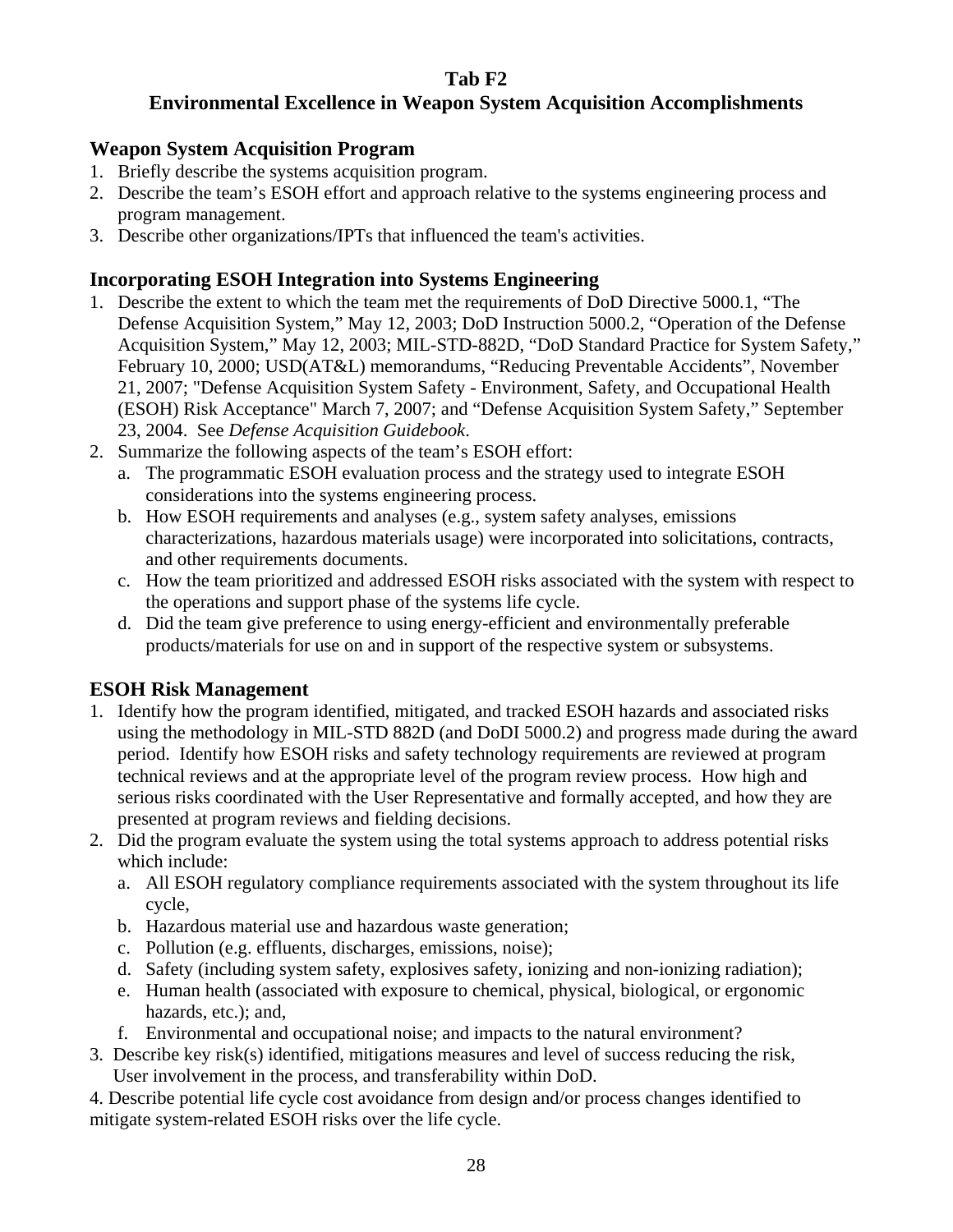#### **Hazardous Materials Management and Pollution Prevention**

- 1. Describe the approach used to identify and characterize hazardous materials, wastes, and pollutants (discharges/emissions/noise) associated with the system and plans for minimization, control and/or safe disposal.
- 2. When using potentially hazardous materials, were steps taken to select those materials that posed the least risk throughout the life cycle of the system? Are environmentally preferable products identified and tracked for inclusion in technical manuals and authorized materials lists?
- 3. Describe the team's efforts to determine whether or not the substitutes are available and effective and meet the safety, health, reliability, and other mission-related requirements of the system.
- 4. Discuss how the ESOH effort provided input to demilitarization and disposal planning for the system/subsystem to include information on hazardous materials, safety precautions, and other ESOH considerations.

#### **External Coordination**

- 1. Describe actions implemented to enhance acquisition ESOH awareness at any level or any functional area within the program and/or DoD.
- 2. Describe how cooperation with federal, state, and local agencies, organizations, and academic institutions influenced weapon system acquisition.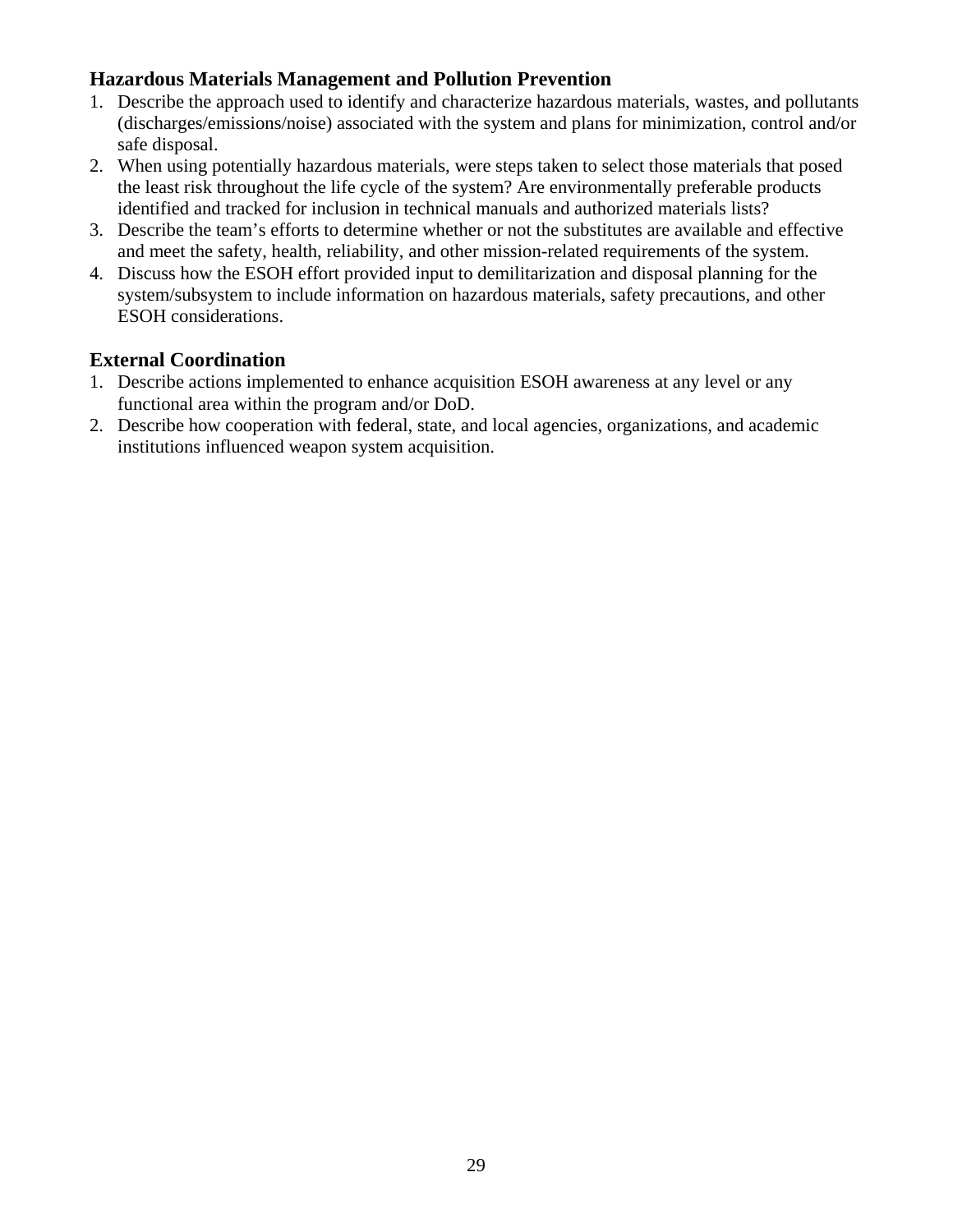## **Tab F3**

#### **Judging Guidance**

# **Environmental Excellence in Weapon System Acquisition - Team**

**General:** The nominees should be judged qualitatively relative to the five criteria below:

#### **Program Management:**

1. How well the team managed the ESOH effort to meet program capability requirements and reduce ESOH-related drivers of total ownership costs over the life cycle of the system.

## **Technical Merit:**

2. The technical merits of the ESOH effort and integration of life cycle ESOH risk management into the systems engineering process using the methodology in MIL-STD-882D, *DoD Standard Practice for System Safety*.

# **Orientation to Mission Sustainability:**

3. How well the program incorporated ESOH lessons learned from similar legacy systems and mishap data from the Service Safety Centers.

# **Internal Execution and Documentation:**

4. How effectively the team executed and documented the ESOH effort in the Programmatic ESOH Evaluation, including: identification of ESOH responsibilities within the program; the strategy for integrating ESOH considerations into the systems engineering process; identification of ESOH risks and their status; a description of the method for tracking hazards throughout the life cycle of the system; identification of hazardous materials, wastes, and pollutants (discharges/emissions/noise) associated with the system and plans for their minimization and/or safe disposal; and , incorporated a compliance schedule covering all system-related activities for NEPA/EO 12114 compliance.

# **External Coordination of ESOH Risks Management**

5. The team's success in involving and coordinating with the test and evaluation, user community, receiving organization(s), and others with respect to integrating ESOH risk management in the lifecycle of the program.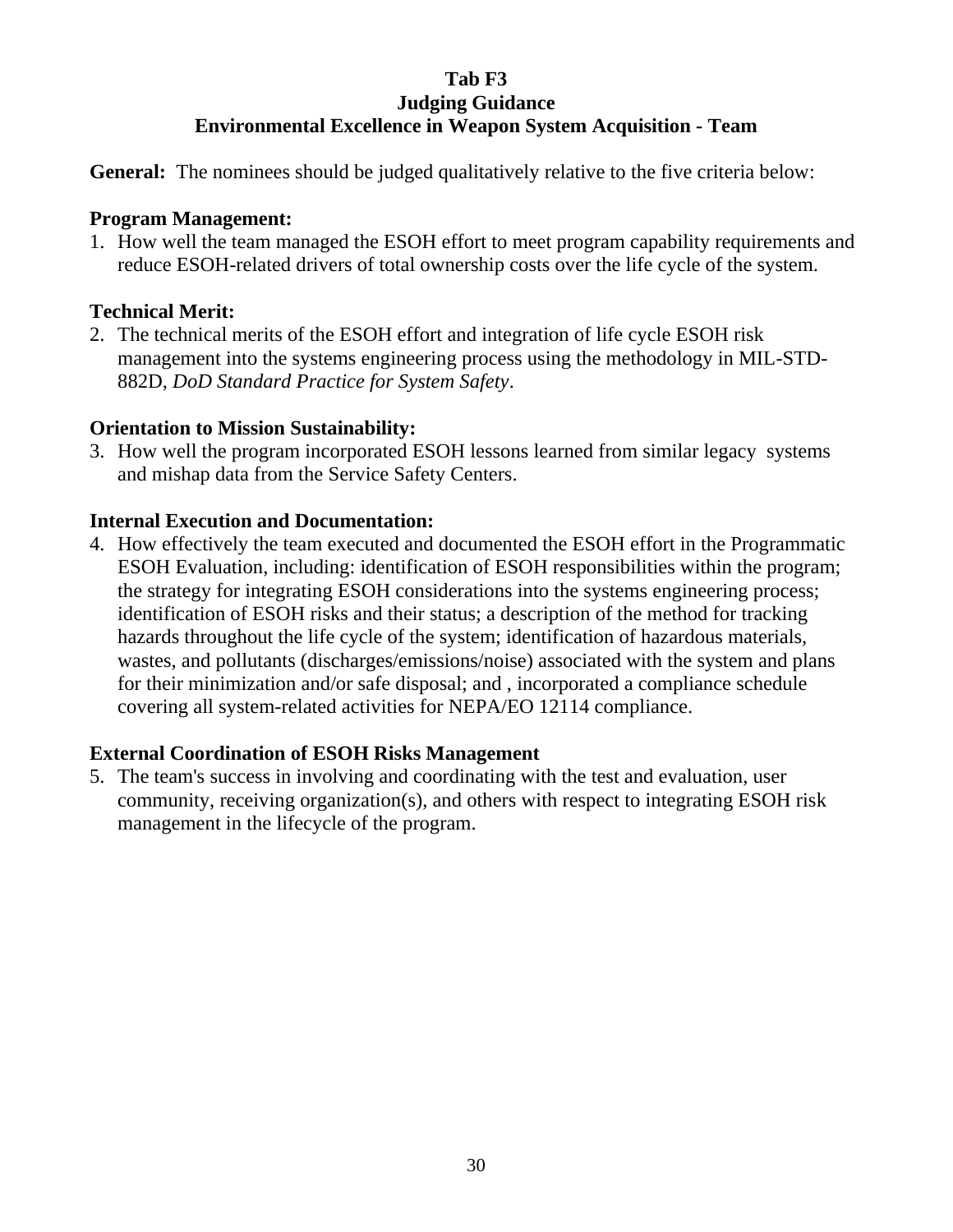#### **Tab G Judging Guidance For the Secretary of Defense Environmental Awards**

**General:** It is not necessary to compare an installation quantitatively with a civil works facility for the installation/civil works facility awards; or an individual with a team for the individual/team awards. Rather, the nominees should be judged qualitatively relative to the five criteria below: (1) how well the nominee managed the program; (2) the program's technical merits; (3) how well the program supported the military readiness/civil works mission; (4) how effectively the nominee disseminated program's lessons learned to others; and (5) the nominee's success in involving stakeholders in the program.

### **Program Management**

- 1.Did the nominee demonstrate improvement during the period under consideration?
- 2. Was there a recognized management system structure in place to effectively manage mission environmental aspects? (Note that third party registration of the management system is not a DoD policy requirement.)
- 3. Did the program demonstrate substantive involvement with appropriate internal offices, e.g., funds manager, master planner, real property manager, utilities engineer, and/or logisticians?
- 3. Were all required plans prepared and were they up-to-date?
- 4. Did the nominee clearly identify program milestones?
- 5. Did the nominee demonstrate cost savings and mission benefits?

# **Technical Merit**

- 1. Did the nominee use innovative techniques and good judgment? Of the techniques used, were any successful? In what way?
- 2. Was the program effective in protecting, enhancing, and/or restoring the environment?
- 3. Did the program preferentially target reduction of significant sources of waste and harmful discharges and emissions, while maintaining or improving overall mission and environmental, safety, and health performance?
- 4. Did the program promote more efficient use of resources?

### **Orientation to Mission**

- 1. Did the program or environmental management system demonstrate substantive involvement of individuals directly responsible for the military readiness or civil works mission, as appropriate for the accomplishments cited, in the nomination package?
- 2. Did the program contribute to the successful execution or enhancement of the nominee's military readiness/civil works mission?
- 3. Did the program help identify and develop "mitigation measures" as necessary? Were these measures effective?